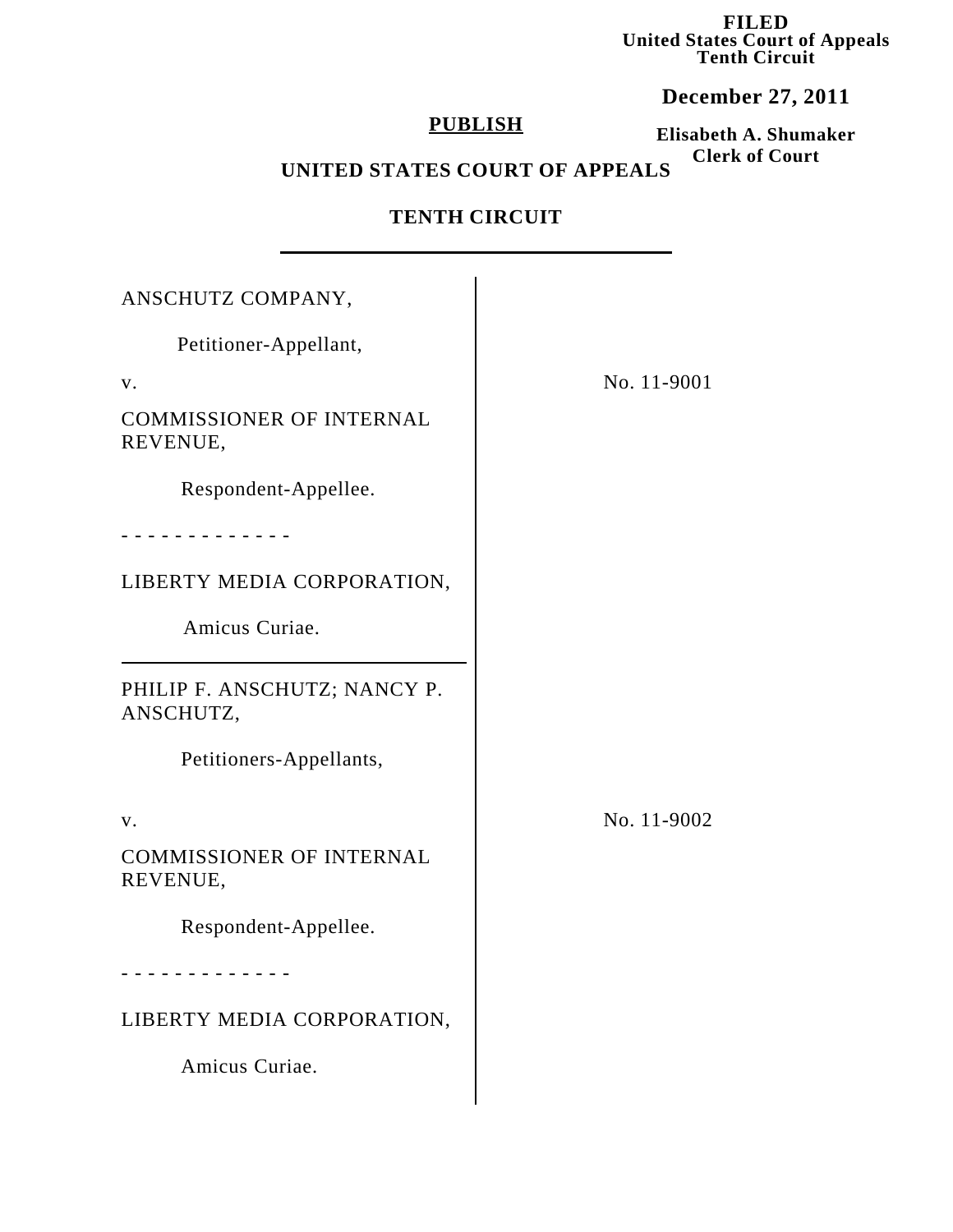## **APPEAL FROM THE UNITED STATES TAX COURT (T.C. Nos. 18942-07 & 19083-07**)

Kenneth W. Gideon (B. John Williams, Jr; David W. Foster; Melissa R. Middleton, with him on the briefs), of Skadden, Arps, Slate, Meagher & Flom LLP, Washington, D.C., for Petitioners-Appellants.

Judith A. Hagley, Attorney, Tax Division, Department of Justice (Gilbert S. Rothenberg, Acting Deputy Assistant Attorney General; Richard Farber, Attorney, Tax Division, Department of Justice, with her on the brief), Washington, D.C., for Respondent-Appellee.

Andrew M. Low, Laurence E. Nemirow, and Kyle W. Brenton of Davis Graham & Stubbs LLP, Denver, Colorado, filed an amicus brief for Liberty Media Corporation.

Before **BRISCOE,** Chief Judge, **McKAY** and **O'BRIEN**, Circuit Judges.

**BRISCOE**, Chief Judge.

Petitioners Anschutz Company and Philip and Nancy Anschutz appeal from a decision of the United States Tax Court holding them responsible for substantial income tax deficiencies for the taxable years 2000 and 2001. Those deficiencies, the Tax Court concluded, resulted from petitioners' failure to recognize taxable gain when a subsidiary of the Anschutz Company entered into a series of related agreements that included a variable prepaid forward contract for the sale of certain shares of stock and accompanying share-lending agreements. Exercising jurisdiction pursuant to 28 U.S.C. § 1291, we affirm the judgment of the Tax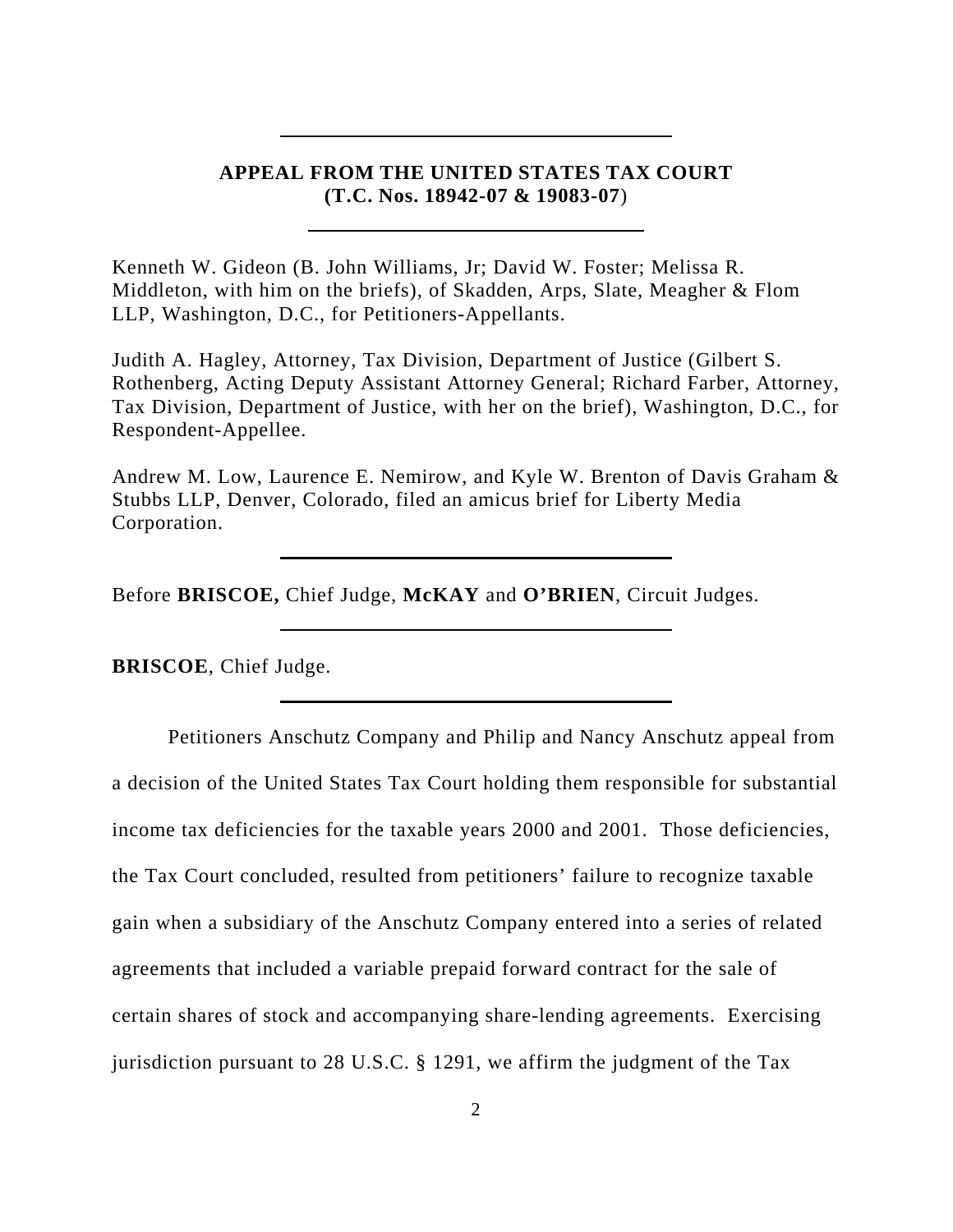Court.

#### *The petitioners*

I

Philip F. Anschutz (Mr. Anschutz) and his wife, Nancy P. Anschutz (Mrs. Anschutz), both Colorado residents, are calendar year taxpayers who file joint federal income tax returns. Mr. Anschutz is the sole shareholder of Anschutz Company, an S corporation with its principal place of business in Denver, Colorado. Anschutz Company was, at all times relevant to this action, the sole stockholder of The Anschutz Corporation (TAC). TAC is a Kansas corporation with its principal place of business in Denver, Colorado. Anschutz Company elected, at all times relevant to this action, to treat TAC as a qualified subchapter S subsidiary under Internal Revenue Code §  $1361(b)(3)(B)(ii)$ . As a result of this election, all assets, liabilities, income, deductions, and credits of TAC were treated as those of Anschutz Company on the Anschutz Company's federal income tax returns for the years in question.

#### *Mr. Anschutz's business and investment activities*

In the 1960's, Mr. Anschutz began investing in and operating companies engaged in the exploration of oil and the development of natural resources. Mr. Anschutz subsequently expanded his investment and business activities to include railroads, real estate, and entertainment companies. Because Mr. Anschutz's investments left him holding large blocks of various companies' stock, Mr.

3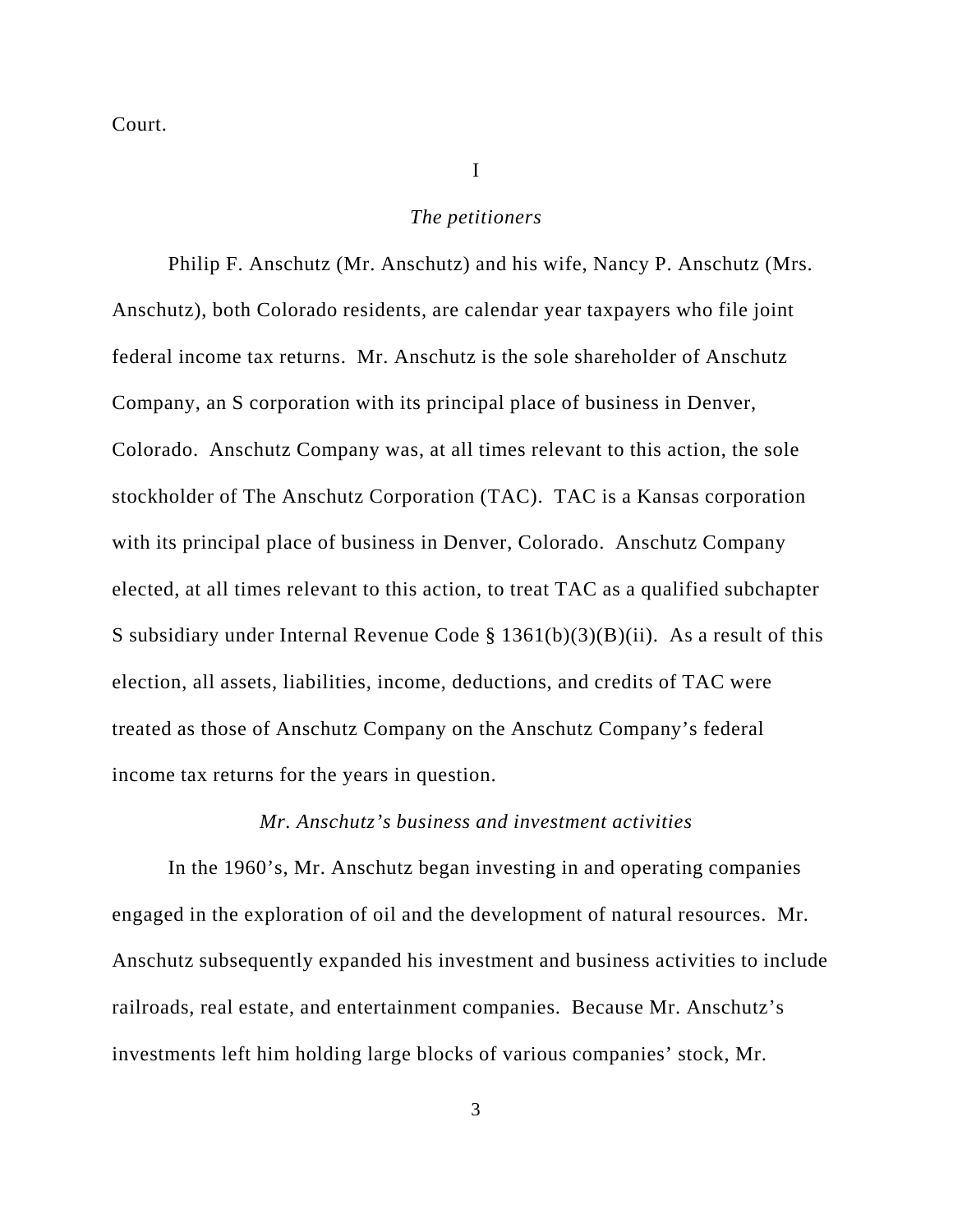Anschutz used TAC as an investment vehicle to hold that stock.

In the late 1990's and early 2000's, Mr. Anschutz and executives at the Anschutz Company began investigating potential sources of cash to fund Mr. Anschutz's business and investment activities. They ultimately decided to leverage TAC's stock holdings by entering into a series of variable prepaid forward contracts (VPFCs) and share-lending agreements (Share-Lending Agreements), with Donaldson, Lufkin & Jenrette Securities Corp.  $(DLI)^{1}$ Consequently, TAC and DLJ negotiated, over the course of a year, the structure, basic provisions, and terms of all the memorializing documents for the transactions. The stock transactions were memorialized on May 9, 2000, by TAC's and DLJ's signing of a master stock purchase agreement (MSPA) and various accompanying documents. The MSPA provided the basic framework for, and defined certain terms and requirements that applied to, the underlying stock transactions.

#### *The VPFCs*

Generally speaking, a forward contract is an agreement that anticipates the actual delivery of a commodity on a specified future date. See Dunn v. Commodity Futures Trading Comm'n, 519 U.S. 465, 472 (1997). A VPFC, a

<sup>&</sup>lt;sup>1</sup> DLJ was a subsidiary of Donaldson, Lufkin & Jenrette, a United States investment bank. On November 3, 2000, DLJ was acquired by Credit Suisse First Boston, Inc. This acquisition did not materially affect the terms of the stock transactions.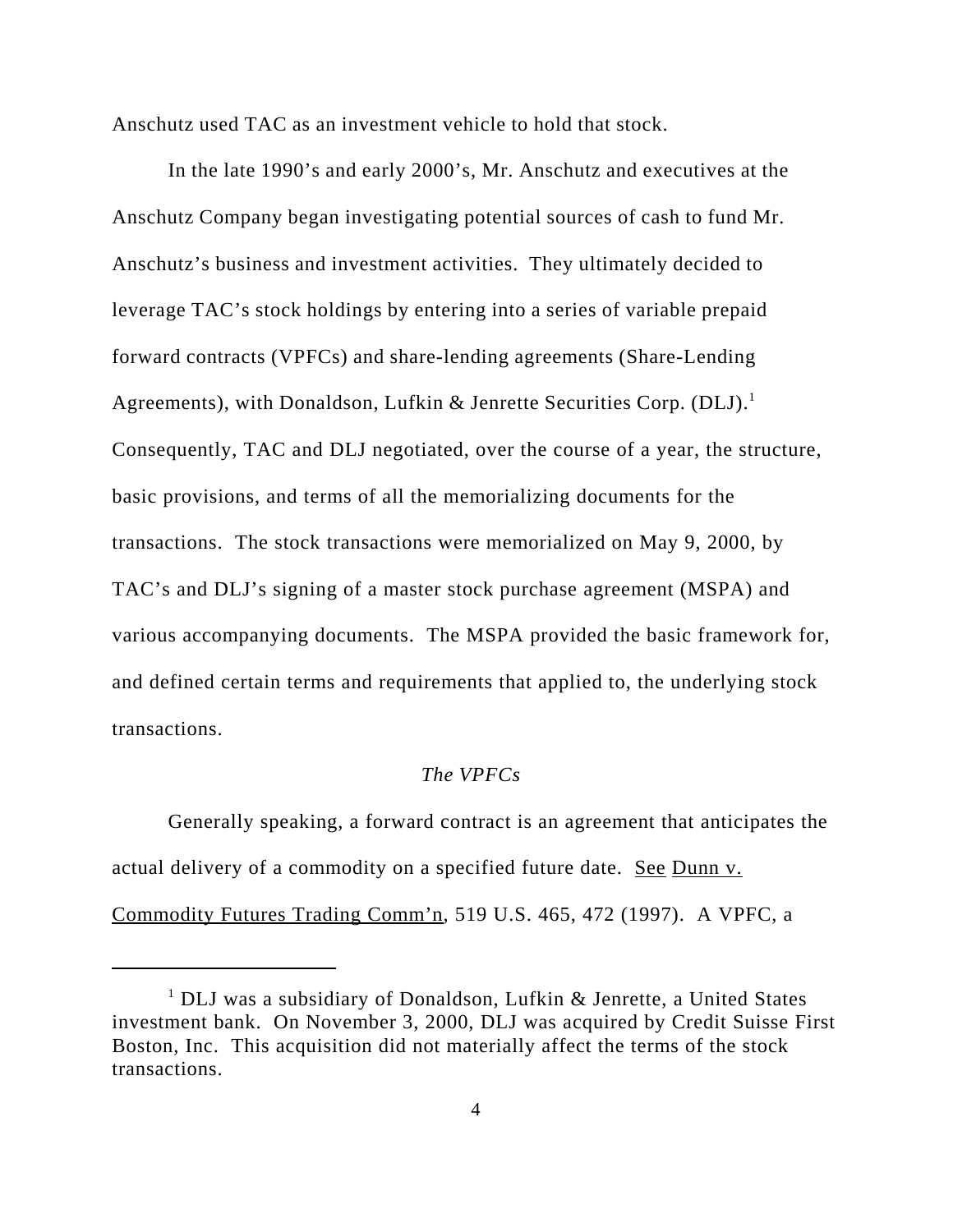species of forward contract, typically "involves a counterparty, frequently a financial institution[,] and a shareholder who owns stock that has appreciated significantly" but "do[es] not want to sell [that] stock because the sale will trigger a tax liability." ROA, Ex. 147 at 8. "Upon entering a VPFC, the shareholder 'pledges' shares of appreciated stock to [the counterparty], wh[ich] is granted a security interest in the pledged shares." Id. The counterparty then executes a short sale<sup>2</sup> of the same stock and provides the shareholder with a percentage of the proceeds of that short sale. The stock pledged by the shareholder "provides collateral to the [counterparty] for the upfront payment and guarantees the shareholder's financial obligations under the VPFC." Id. At the maturity date of the VPFC, typically "a number of years later, the shareholder delivers to the [counterparty] the specified number of pledged shares of stock based upon the price of the stock at the time and according to a formula" agreed upon by the shareholder and counterparty at the inception of the VPFC. Id. Alternatively, the VPFC may allow the shareholder to settle the contract with an equivalent amount of cash or with equivalent, but not identical, shares of stock.

Each of the VPFCs in this case required DLJ to make an upfront payment to TAC in exchange for a promise by TAC to deliver a variable number of shares to

 $2A$  short sale occurs when a "seller sells a security he does not own, borrows the security from a broker [or third party] to meet the delivery obligation, and then purchases an identical security to return to the broker [or third party]." Whistler Inv., Inc. v. Depository Trust and Clearing Corp., 539 F.3d 1159, 1162 (9th Cir. 2008).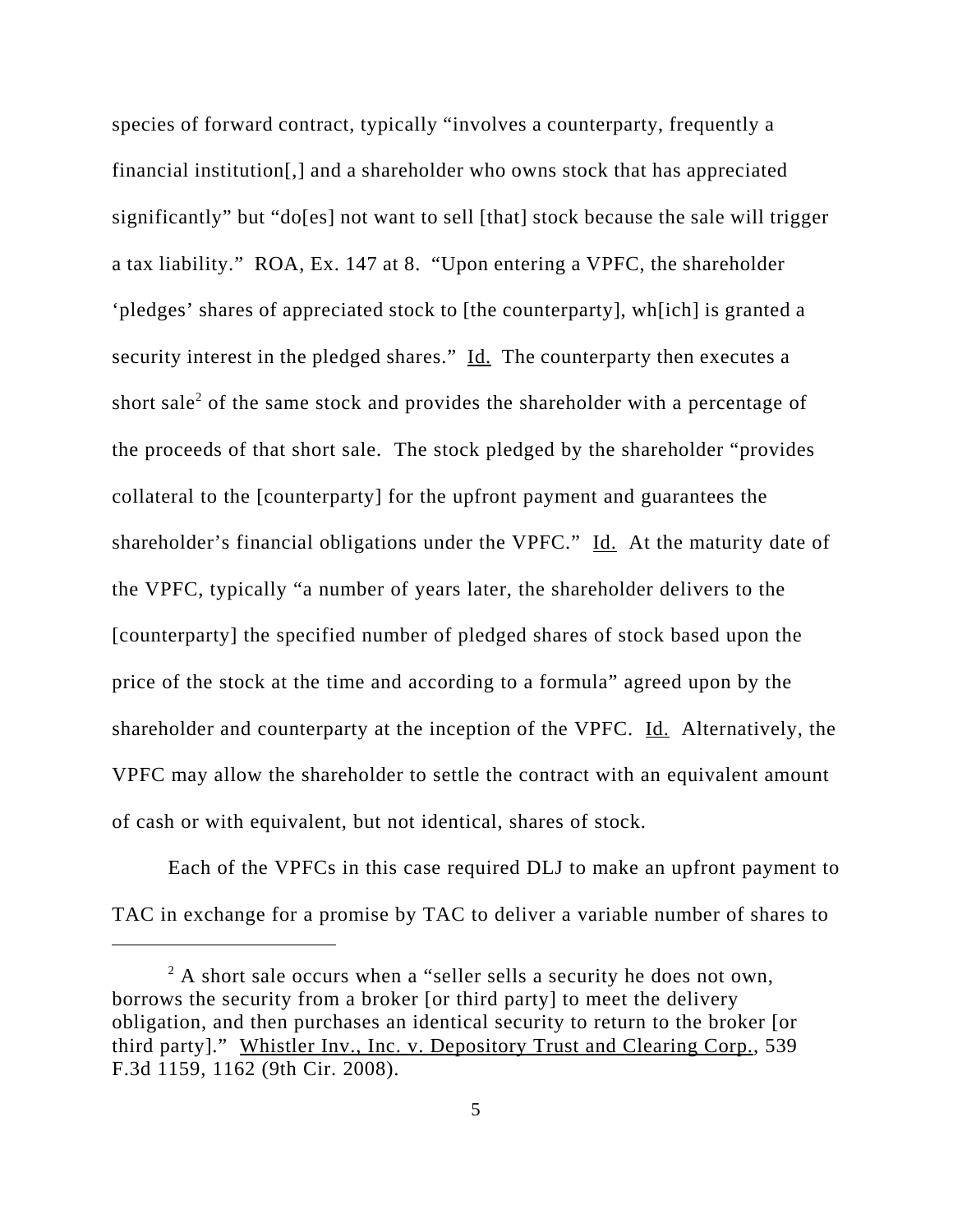DLJ approximately ten years in the future. TAC and DLJ agreed that DLJ would, for each VPFC, make an upfront payment equal to 75 percent of the fair market value of the shares subject to that VPFC. TAC and DLJ also agreed that there would be a ceiling on TAC's entitlement to any appreciation in the stock over the term of the VPFC. Specifically, the parties agreed that if the fair market value of the stock subject to a specific VPFC increased over the term of the contract, TAC would be entitled to retain the first 50 percent of this appreciation, while any additional appreciation above the first 50 percent would belong to DLJ.

#### *The MSPA*

The MSPA required TAC to pledge the shares of stock that were the subject of the VPFCs as collateral for the upfront cash payments and to guarantee TAC's performance under the VPFCs. The shares pledged by TAC were delivered to Wilmington Trust Co. (WTC), the collateral agent and trustee.

Relatedly, the MSPA required the execution of a transaction schedule for each stock at issue, as well as, for each such transaction schedule, a pledge agreement establishing collateral accounts with WTC. TAC and DLJ executed three transaction schedules and pledge agreements corresponding to those transaction schedules. Each pledge agreement required WTC, as collateral agent, and DLJ to execute a Share-Lending Agreement that would allow WTC to lend shares of stock to DLJ. Three Share-Lending Agreements were executed corresponding to the three pledge agreements.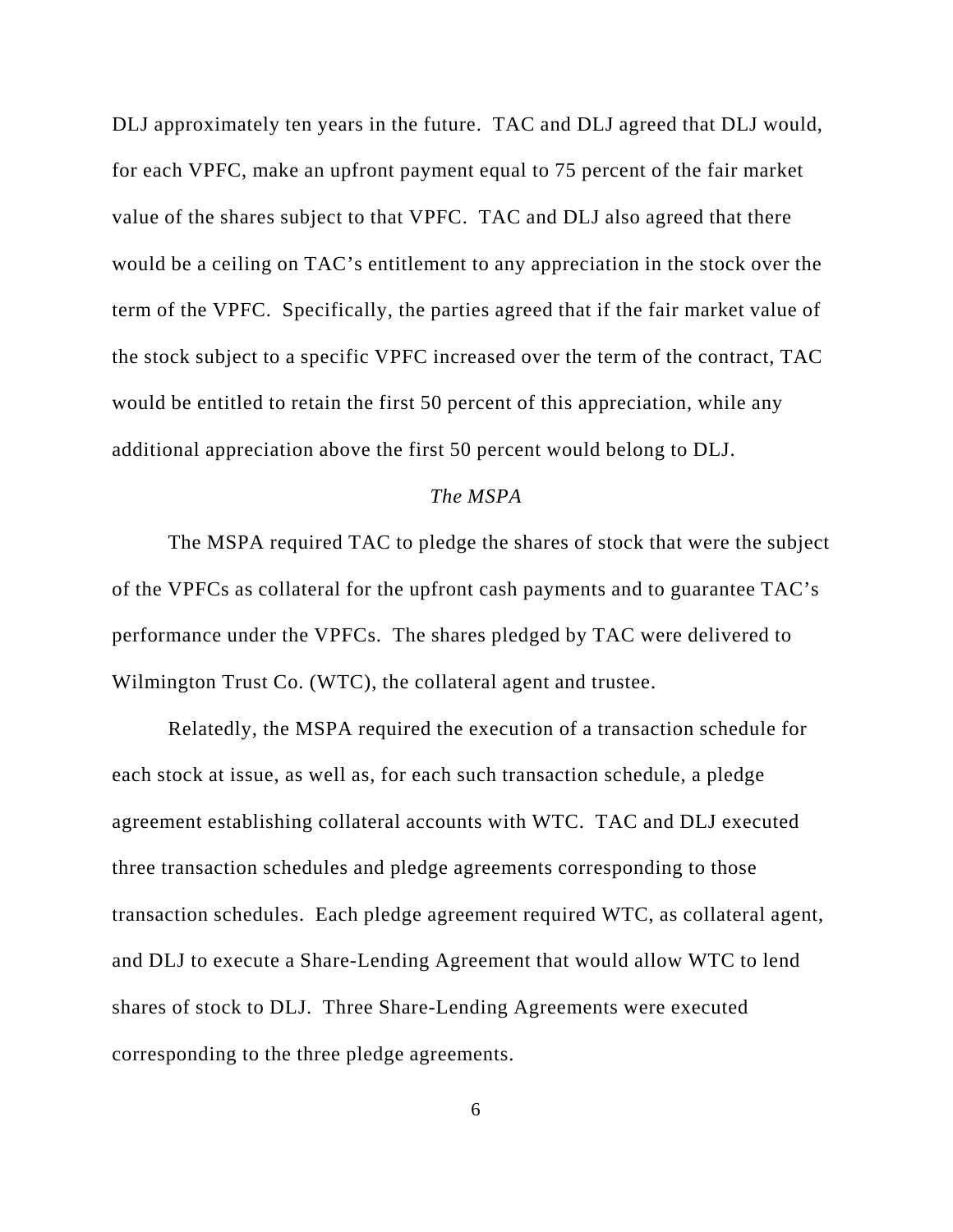In addition, the MSPA required that each VPFC and each instance of share lending be memorialized by a pricing schedule and notice of borrowing. Each pricing schedule and notice of borrowing established a "tranche," i.e., a number of related securities that are part of a larger securities transaction.<sup>3</sup> There were a total of 10 pricing schedules and notices of borrowing executed pursuant to the three transaction schedules and three Share-Lending Agreements: the first transaction schedule encompassed six tranches; the second transaction schedule encompassed three tranches; and the third transaction schedule encompassed only one tranche.4

Lastly, the MSPA afforded DLJ the right to accelerate the settlement date of a VPFC if certain events occurred (including if TAC filed for bankruptcy, if a material change in TAC's economic position occurred, or if DLJ was unable to hedge its position with respect to the stock at issue in the VPFC). If DLJ accelerated a transaction, TAC would have to deliver a number of shares that would vary with the parties' relative economic positions at the time of acceleration.

<sup>&</sup>lt;sup>3</sup> "Tranche' is the French word for 'slice.' In the field of investments, tranche refers to a security that its sellers split into smaller pieces to be sold to investors." In re Regions Morgan Keegan Sec., Derivative, and ERISA Litig., 743 F. Supp. 2d 744, 752 n.2 (W. D. Tenn. 2010).

<sup>&</sup>lt;sup>4</sup> The specific tranches were identified by a combination of two letters and two numbers, with the first letter and number representing the transaction at issue, and the second letter and number representing the tranche at issue. For example, "T2T1" represented Transaction #2, Tranche #1.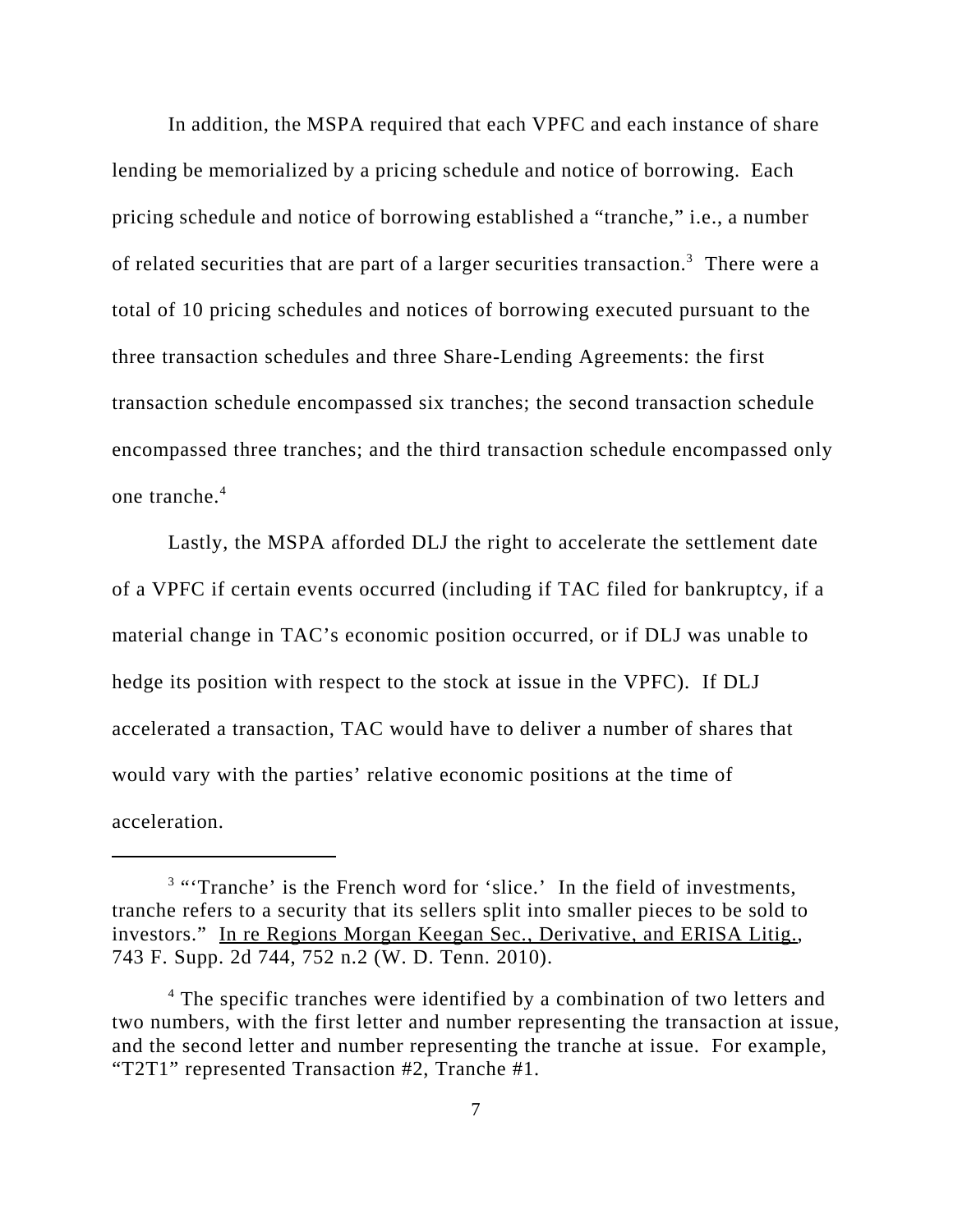#### *The Share-Lending Agreements*

Share-lending agreements, which "are over-the-counter . . . trades in the financial markets," ROA, Ex. 147 at 47, are often entered into by equity holders who have taken a long position with respect to a stock and plan on holding it for an extended period. The equity holder agrees to lend the stock to another party, the borrower, who can use the borrowed shares to increase market liquidity and facilitate stock sales. The borrower typically pledges cash collateral, and the lender derives a profit lending the shares by retaining a portion of the interest earned from this cash collateral. At the end of the lending period, the borrower returns the borrowed shares to the equity owner/lender. "If the borrower fails to return the [shares] then the lender will go to the market to buy the shares of stock with the [cash] collateral." Id.

Three Share-Lending Agreements were executed by WTC and DLJ, corresponding to the three transaction schedules and pledge agreements entered into under the MSPA. WTC, pursuant to the pledge agreements, held title to the pledged stock and acted as TAC's agent in entering into the Share-Lending Agreements. For each Share-Lending Agreement, TAC received a prepaid lending fee calculated by reference to the value of the lent shares. That lending fee was typically equal to 5 percent of the fair market value of the shares lent under the Share-Lending Agreements.

The Share-Lending Agreements were divided into separate tranches, and

8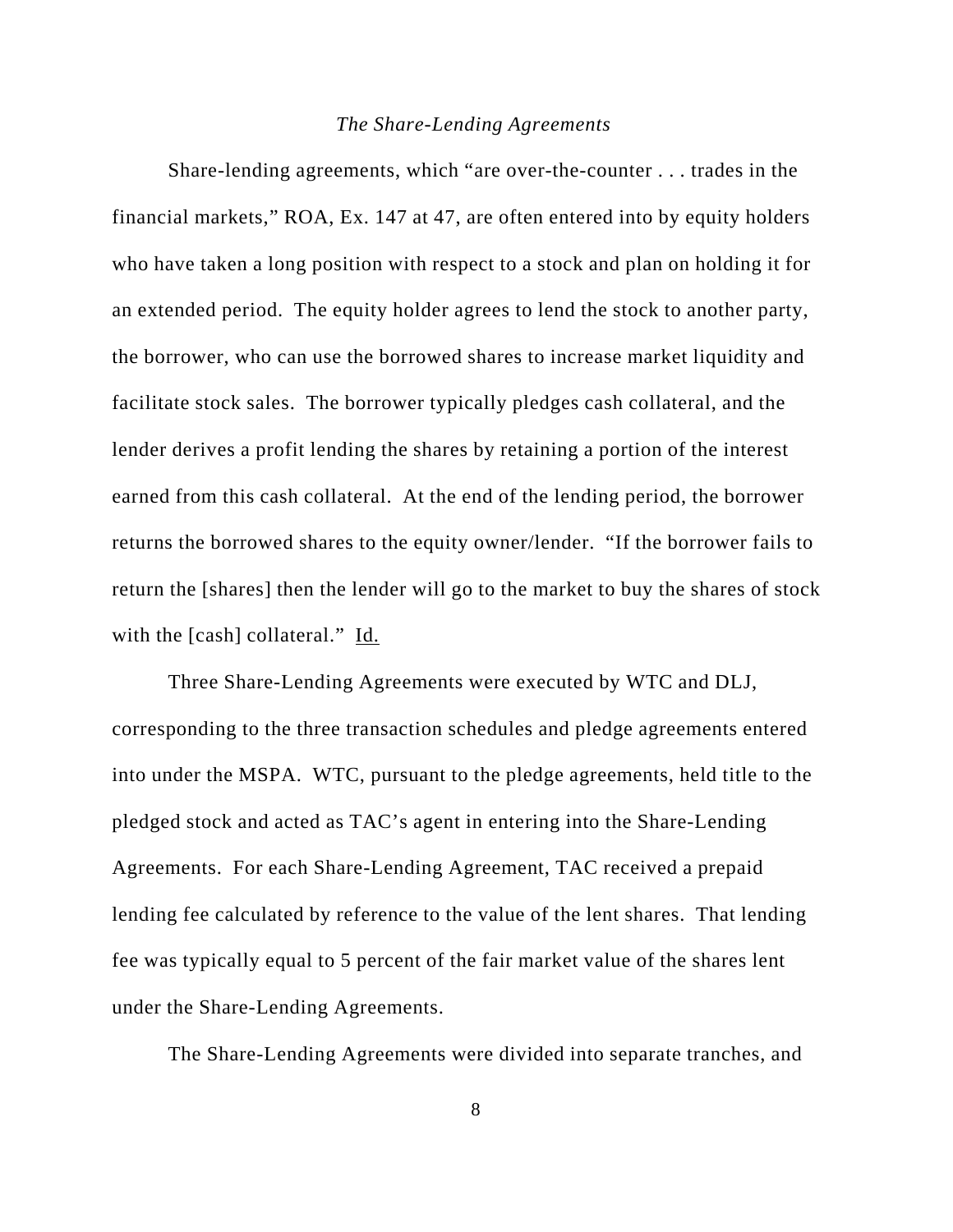each tranche was established by the filing of a notice of borrowing with WTC. The tranche establishment notice assigned a tranche number and identified the number of shares subject to the Share-Lending Agreement tranche. Each notice of borrowing corresponded to a specific tranche established under one of the three transaction schedules.

The Share-Lending Agreements also provided procedures for the transfer of shares, periodic payments of dividends and distributions with respect to the shares at issue, payment of fees, guaranties, and for the recall of shares lent under the agreement. The Share-Lending Agreements provided that TAC could recall the pledged shares by notifying WTC, which in turn would inform DLJ of the recall. Upon receiving this information, DLJ would return to TAC's collateral accounts at WTC the number of borrowed shares subject to that specific recall. If TAC recalled shares from DLJ, TAC would have to return a pro rata portion of the prepaid lending fee it received upon the initial share lending.

#### *The transaction schedules*

Each transaction schedule identified the issuer, the type of security at issue, and the maximum number of shares that would be subject to the transaction. Each transaction schedule also defined certain terms, including the effective date and maturity dates of the transaction, the "Minimum Average Hedge Price," the "Hedging Termination Date," the "Threshold Appreciation Price Multiplier," the "Purchase Price Multiplier," and the "Maximum Borrow Cost Spread Trigger."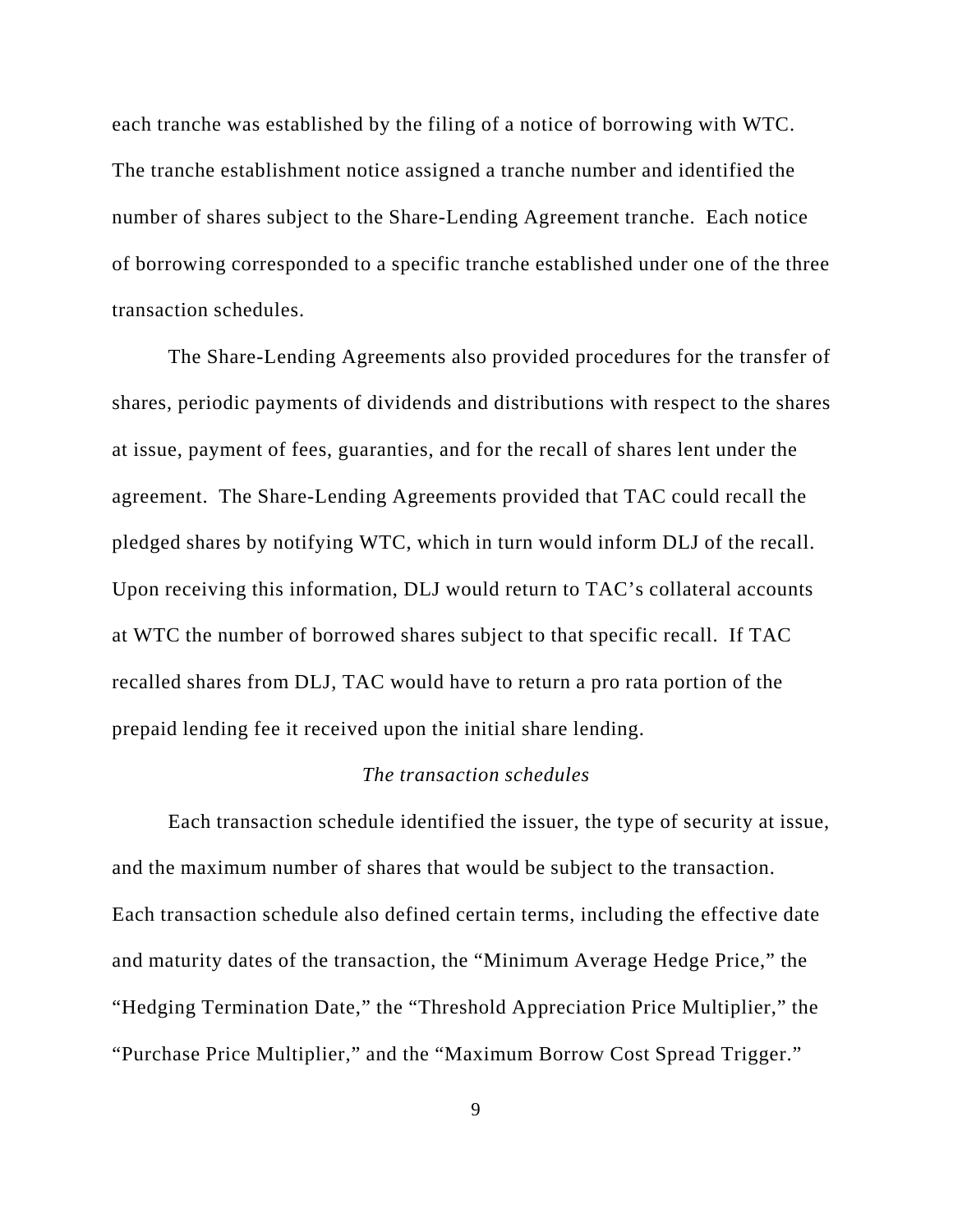Each transaction schedule was effective as of the date of its execution. The transaction schedules had a range of maturity dates beginning on the 10th anniversary, and ending on the 11th anniversary, of the effective date of the transaction.

For each transaction, DLJ executed a short sale of the same stock in the open market. The short sales were executed between the effective date of a transaction schedule and the hedging termination date. The hedging termination date was the final date for DLJ to execute short sales to determine the "average hedge price."

#### *The pricing schedules*

Each individual stock transfer made pursuant to one of the transaction schedules was memorialized by a pricing schedule. The execution of a pricing schedule established a tranche for that transaction, and the sum of the base shares in each tranche equaled the number of shares subject to the transaction schedule.

The information in each pricing schedule was generated by DLJ's short sales of stock. These short sales effectively hedged DLJ's risk on the forward contract by protecting DLJ from a decrease in stock value during the term of the VPFC.

The average hedge price, as defined in the pricing schedules, was the average price DLJ received on its short sales. The downside protection threshold price, under the terms of the pricing schedules, was equal to the average hedge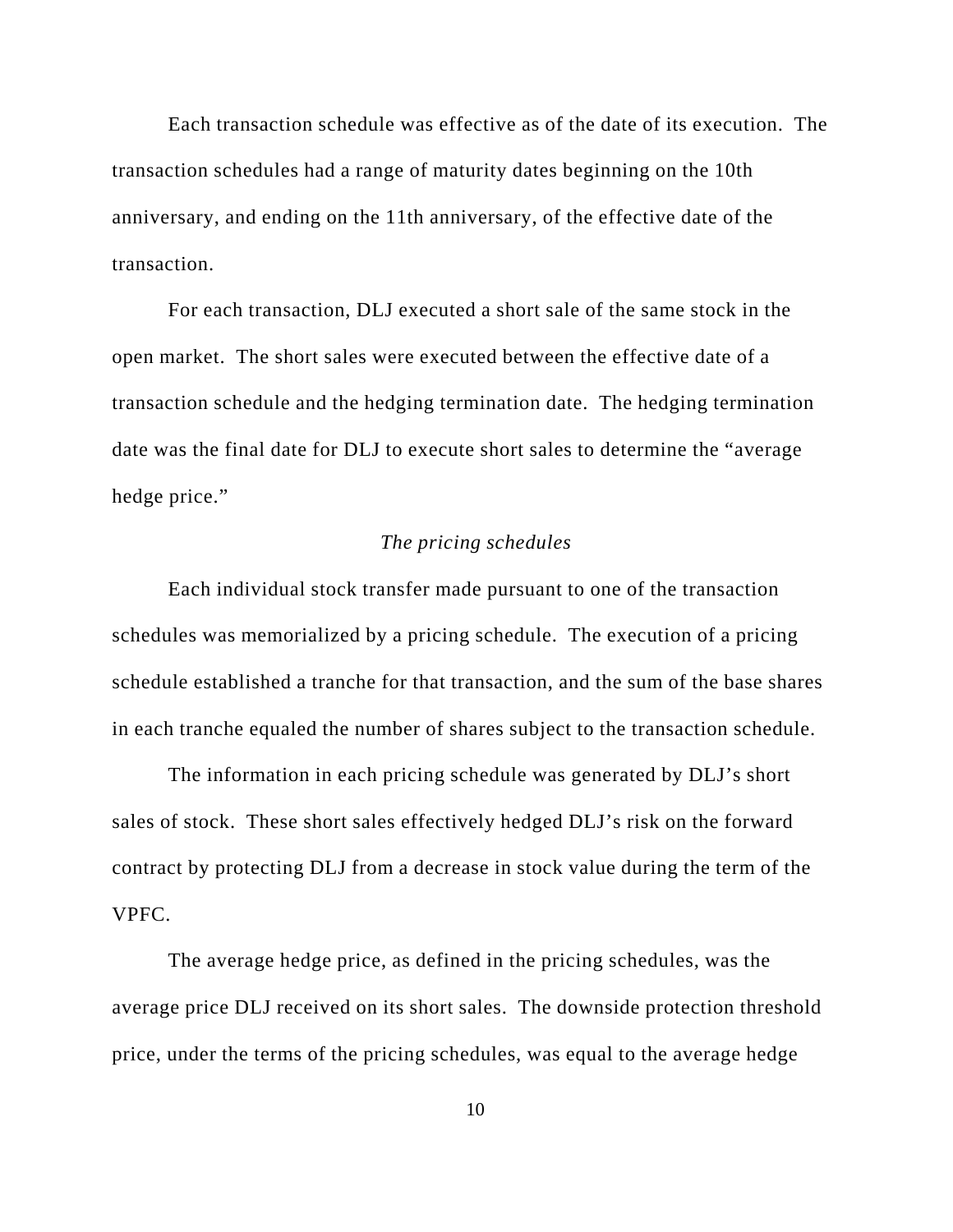price and represented the lowest value that TAC could receive for its shares on the settlement date. This, in effect, locked in a value per share that TAC would receive credit for when the VPFCs were settled, and eliminated any risk of loss that TAC would otherwise suffer if the market value of the pledged shares declined below the downside protection price.

The initial threshold appreciation price multiplier, which was defined in the pricing schedules as 1.50, was applied to the average hedge price to calculate the threshold appreciation price. The threshold appreciation price was the maximum amount per share that TAC would retain.

In sum, TAC was entitled to retain any stock value above the downside protection threshold price and below or equal to the threshold appreciation price. Any value per share above the threshold appreciation price accrued to DLJ.

#### *Execution of the VPFCs and Share-Lending Agreements*

Each of the VPFCs was executed in the following manner. TAC first alerted DLJ that it wanted to execute a VPFC. DLJ, in turn, borrowed shares of the stock at issue in the pricing schedule from an unrelated third party and sold those shares in the open market as part of a series of short sales. The short sales, which were executed between the execution date of the pricing schedule and the hedging termination date, were used to determine TAC's upfront payment. The results of the short sales were compiled in the pricing schedule. The short sale proceeds were used to fund the upfront payment made by DLJ under the VPFC,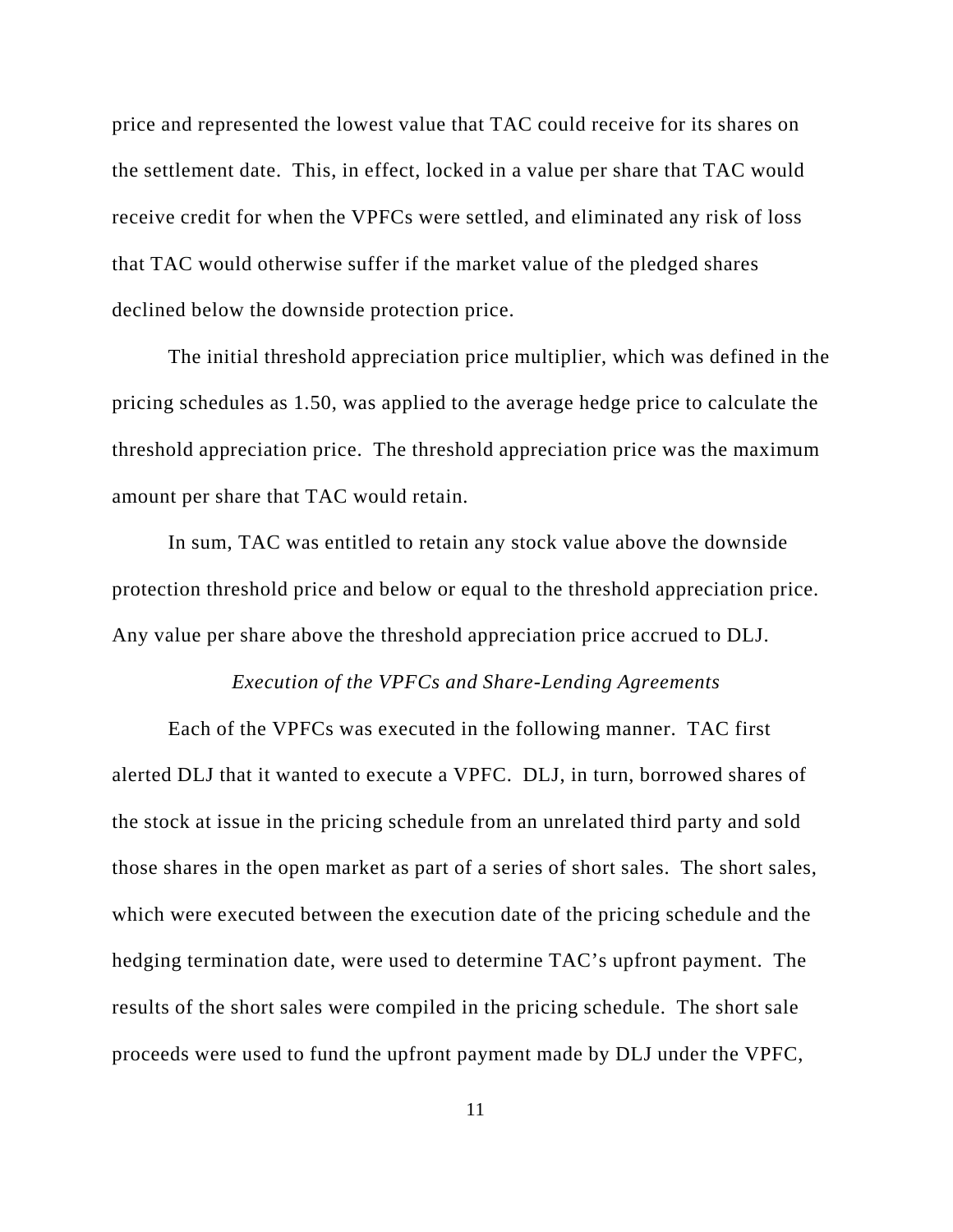and left DLJ with an obligation to close out the short sale by transferring identical shares to the original third-party lender. DLJ, by way of the Share-Lending Agreements, "used TAC's pledged shares to close out [its] . . . short sale[s]." ROA, Ex. 147 at 44. The VPFCs and short sales thus combined to reduce or eliminate DLJ's risk of loss on the stock purchases: if the fair market value of stock subject to the VPFCs dropped over the course of the contract, the short sales would earn a profit; if the fair market value increased, the VPFCs would earn a profit.

DLJ always engaged in a series of short sales rather than executing a single short sale encompassing the entire amount of stock at issue in a pricing schedule. More specifically, DLJ would split the number of shares over a number of different short sales as part of the process of establishing each tranche. The various prices received on these short sales were then averaged to determine the average hedge price for the tranche.

The results of these short sales also impacted other key terms in the various pricing schedules. As noted, the average hedge price equaled the downside threshold protection price. The base number of shares was multiplied by the average hedge price and the purchase price multiplier to determine the amount of TAC's upfront payment. The downside protection threshold price was multiplied by the initial threshold appreciation price multiplier to determine the maximum amount of value per share that TAC would be entitled to keep if the stock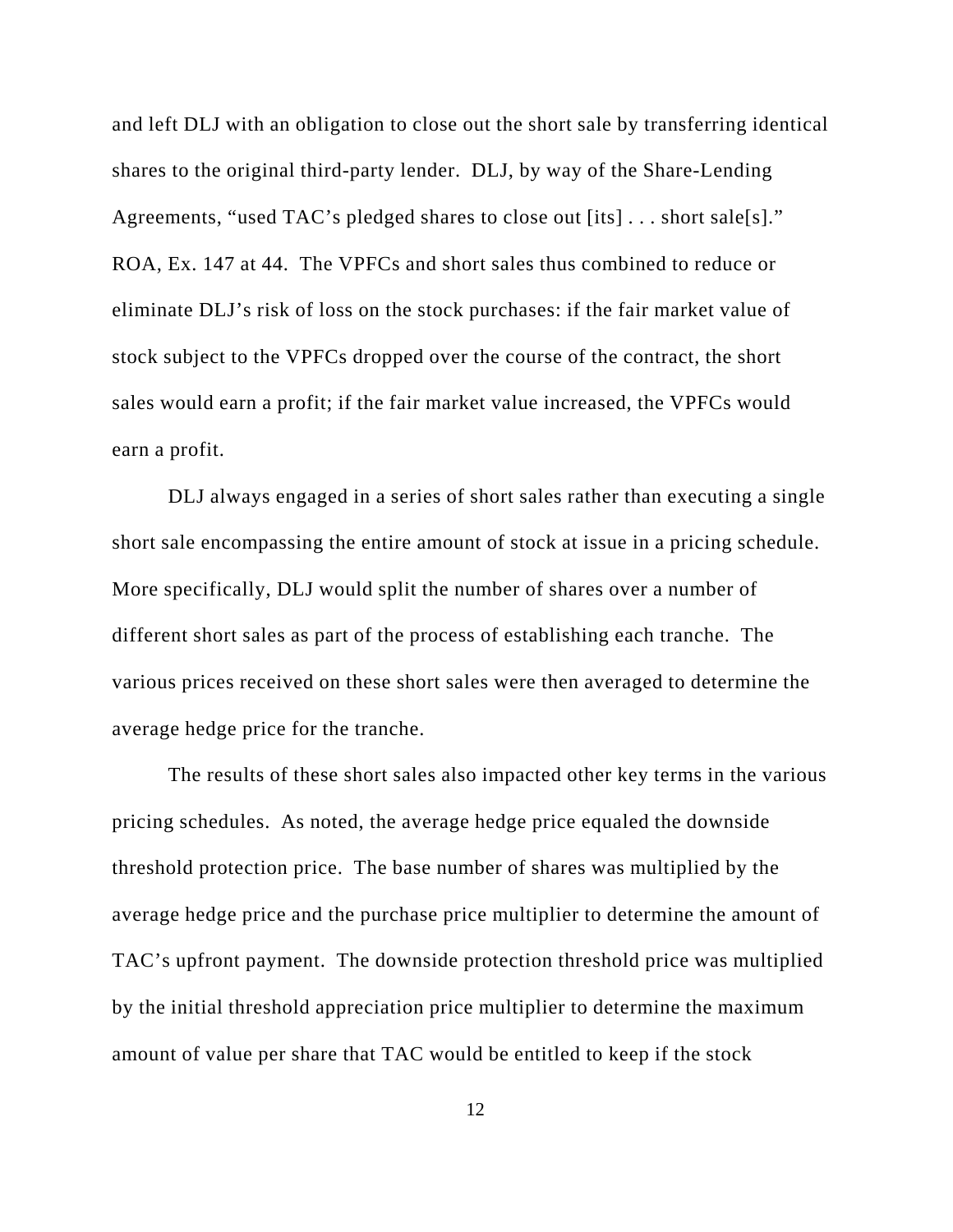appreciated.

The cash proceeds from the short sales were used by DLJ to fund the upfront payment of the VPFCs. Payment was made within five days of delivery of the pricing schedule to TAC. DLJ, in turn, under the terms of the sharelending agreements, obtained from WTC the shares of stock pledged by TAC and delivered those shares to the third parties from whom it had previously borrowed shares to accomplish its pre-transaction short sales. ROA, Ex. 147 at 17, 44.

#### *The three transactions*

#### *Transaction 1*

On May 9, 2000, TAC and DLJ executed a transaction schedule pursuant to the MSPA. This transaction, the parties' first (hereafter Transaction 1), involved shares of Union Pacific Resources Group, Inc. (UPR) common stock and Anadarko Petroleum Corp. (APC) common stock.

The transaction schedule for Transaction 1 set forth an effective date of May 9, 2000, and a range of maturity dates falling between ten and eleven years after the effective date. The transaction schedule established a hedging termination date of December 31, 2000, an initial threshold appreciation price multiplier of 1.50, and a purchase price multiplier of .75. Although the MSPA authorized TAC to settle with either cash or securities, the transaction schedule deleted the cash settlement option.

On May 9, 2000, TAC, DLJ, and WTC entered into a pledge agreement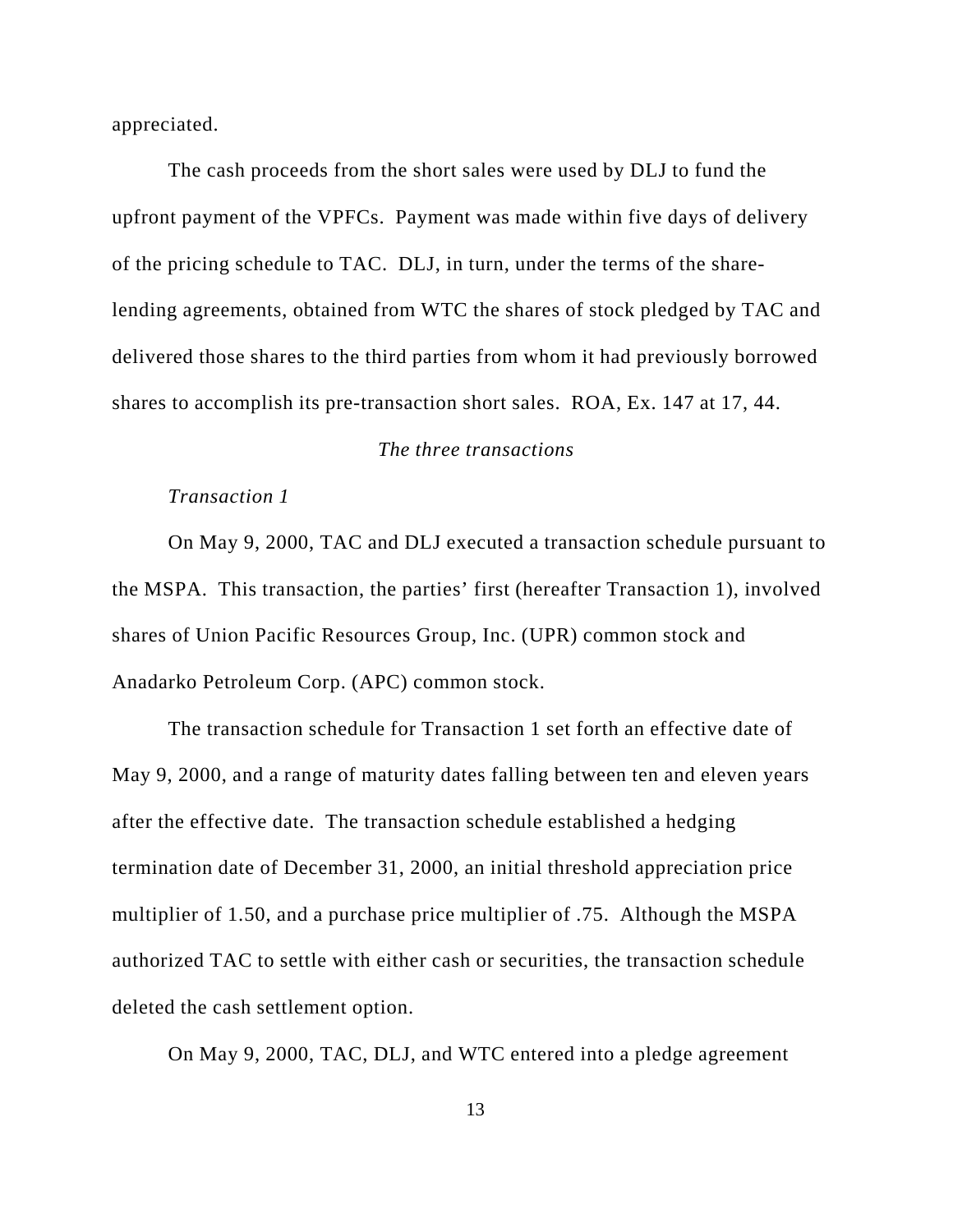with respect to the stock at issue in Transaction 1.

Transaction 1 was divided into six tranches, corresponding to six pricing schedules. Three of the six pricing schedules involved a total of 4 million shares of UPR common stock. The other three involved a total of 2,217,903 shares of APC common stock.

The pricing schedule for the first tranche (T1T1) was dated May 12, 2000, and was for 1.5 million shares of UPR common stock. This tranche had an average hedge price of \$21.49. TAC received an upfront cash payment of \$24,181,087 for the tranche. DLJ executed a share-lending notice, which established a corresponding borrowing tranche of 1.5 million shares of stock. DLJ actually borrowed 1,449,000 shares. TAC received a prepaid lending fee of \$1,640,143 for these shares.

The pricing schedule for the second tranche (T1T2) was identical to the pricing schedule for the first tranche. In particular, it covered 1.5 million shares of UPR common stock, had an average hedge price of \$21.49, and TAC received an upfront cash payment of \$24,181,087 for the tranche. As with the first tranche, DLJ executed a share-lending notice establishing a corresponding borrowing tranche of 1.5 million shares of stock, and DLJ borrowed 1,449,000 shares. TAC received a prepaid lending fee of \$1,640,143 for these shares.

The pricing schedule for the third tranche (T1T3) was dated June 9, 2000, and was for one million shares of UPR common stock. This third tranche had an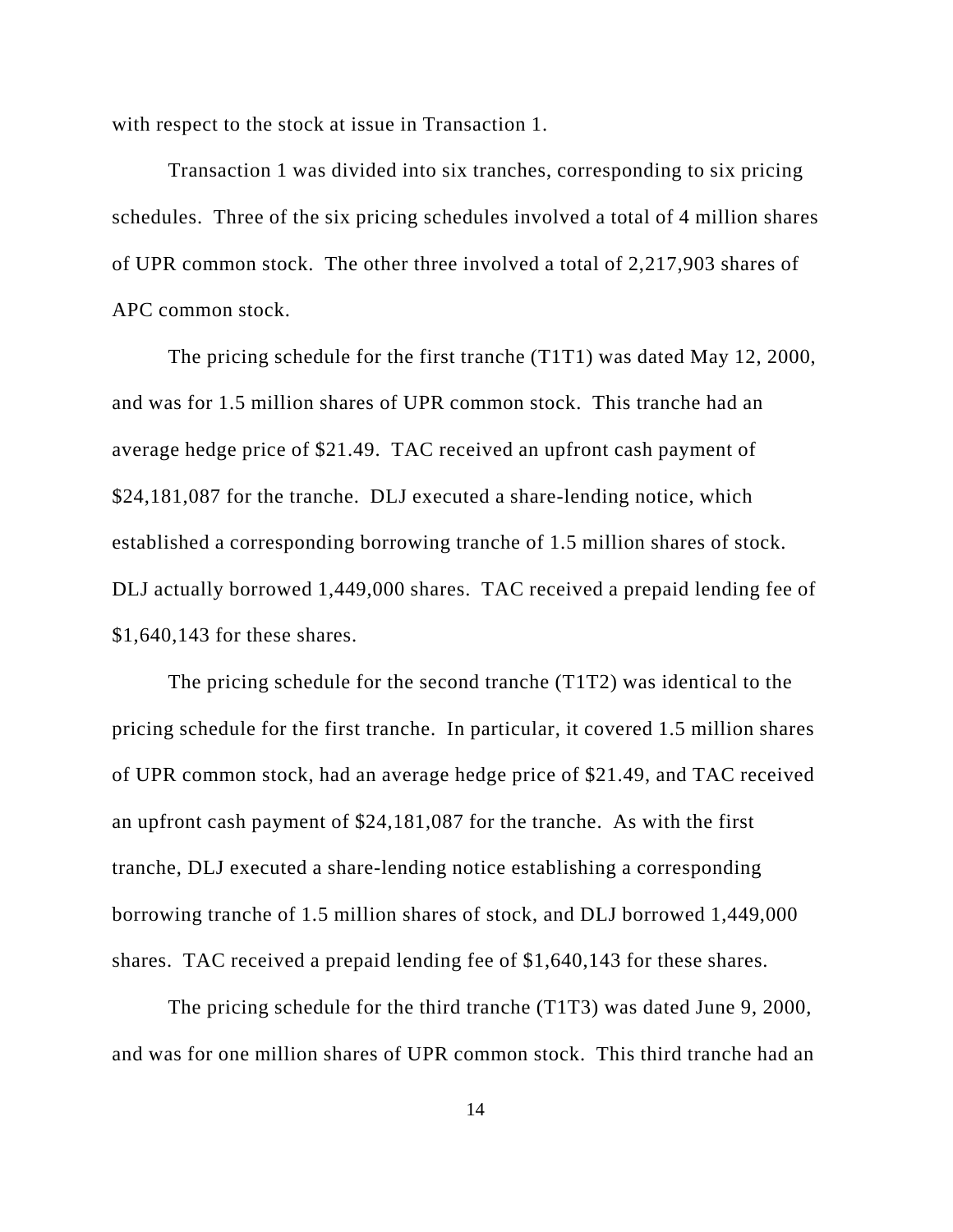average hedge price of \$23.76. TAC received an upfront cash payment of \$17,818,725 for the tranche. DLJ executed a share-lending notice, which established a corresponding borrowing tranche of one million shares of stock. DLJ actually borrowed all of these one million shares. TAC received a prepaid lending fee of \$1,131,914 for these shares.

On July 14, 2000, UPR merged with APC. As a result, the four million shares at issue in the first three tranches were converted to 1,820,000 shares of APC common stock. The 3,898,000 shares actually borrowed by DLJ were converted to 1,773,590 shares of APC common stock.

The pricing schedule for the fourth tranche (T1T4) was dated August 8, 2000, and was for 951,117 shares of APC common stock. This fourth tranche had an average hedge price of \$49.85. TAC received an upfront cash payment of \$35,559,530 for the tranche. DLJ executed a share-lending notice, which established a corresponding borrowing tranche of 951,117 shares. DLJ actually borrowed 747,182 shares. TAC received a prepaid lending fee of \$2,370,635 for these shares.

The pricing schedules for the fifth and sixth tranches (T1T5 and T1T6) were identical. Each was dated August 10, 2000, was for 633,393 shares of APC common stock, and had an average hedge price of \$52.49. For each of these tranches, TAC received an upfront cash payment of \$24,937,189. DLJ executed share-lending notices for each of these tranches, establishing corresponding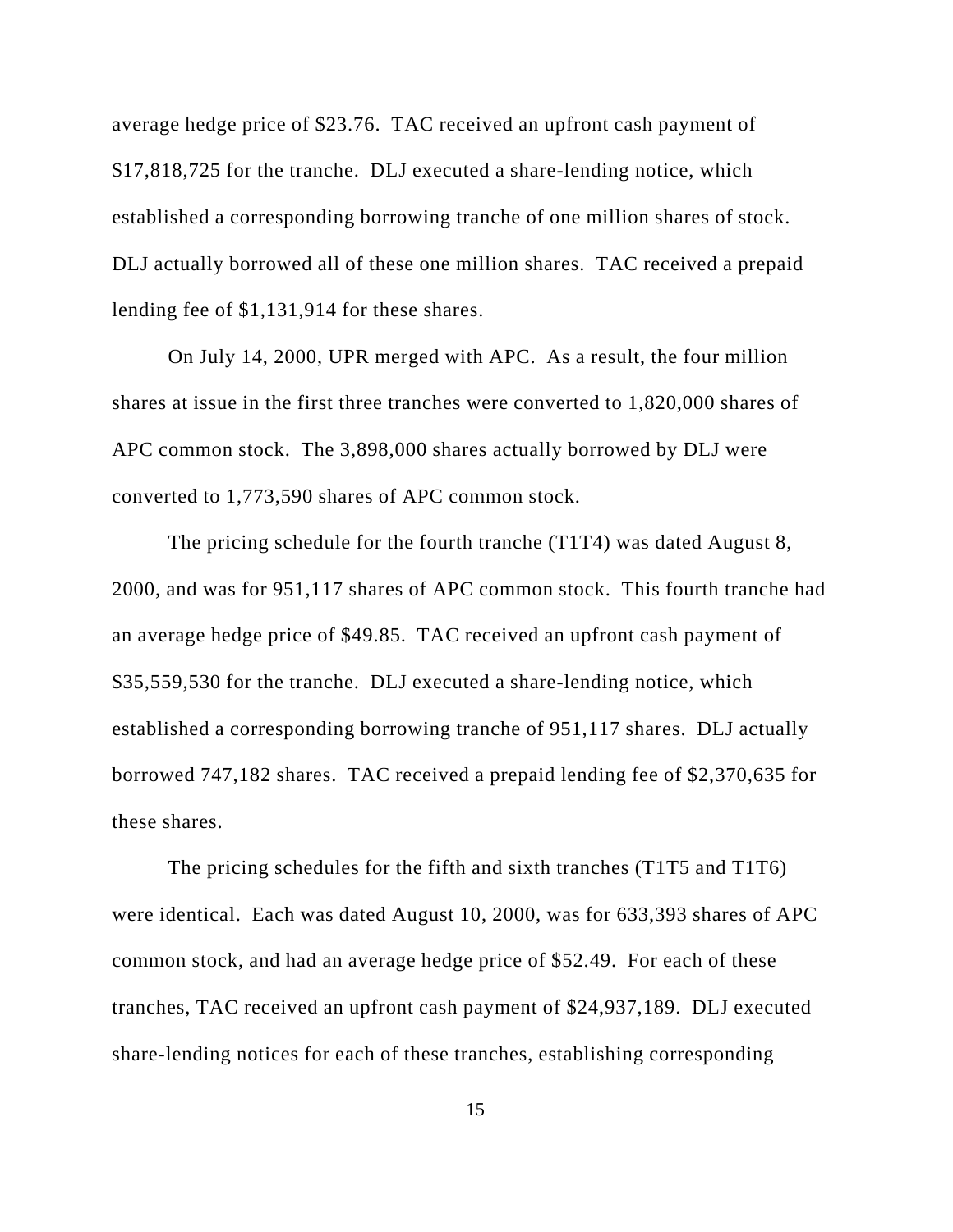borrowing tranches. DLJ actually borrowed 523,984 shares from each tranche, and TAC received prepaid lending fees of \$1,662,479 for the shares borrowed from each tranche.

#### *Transaction 2*

On December 5, 2000, TAC and DLJ executed a transaction schedule for the second transaction (Transaction 2) for two million shares of Union Pacific Corporation (UPC) common stock. The schedule was later amended to allow for a maximum of three million shares of UPC common stock. The transaction schedule for Transaction 2 established an effective date of December 5, 2000, a range of maturity dates, a hedging termination date of January 30, 2001, an initial threshold appreciation price multiplier of 1.50, and a purchase price multiplier of .75. The transaction schedule provided that Transaction 2 could not be settled in cash.

On that same date, December 5, 2000, TAC, DLJ and WTC executed a pledge agreement for the shares subject to Transaction 2. On February 9, 2001, DLJ and WTC, as the agent for TAC, entered into a Share-Lending Agreement with respect to the shares at issue in Transaction 2.

Transaction 2 was executed via three tranches and three corresponding pricing schedules. The pricing schedule for the first tranche (T2T1) was dated January 4, 2001, and was for 750,000 shares of UPC common stock. The first tranche had an average hedge price of \$50.56. TAC received an upfront cash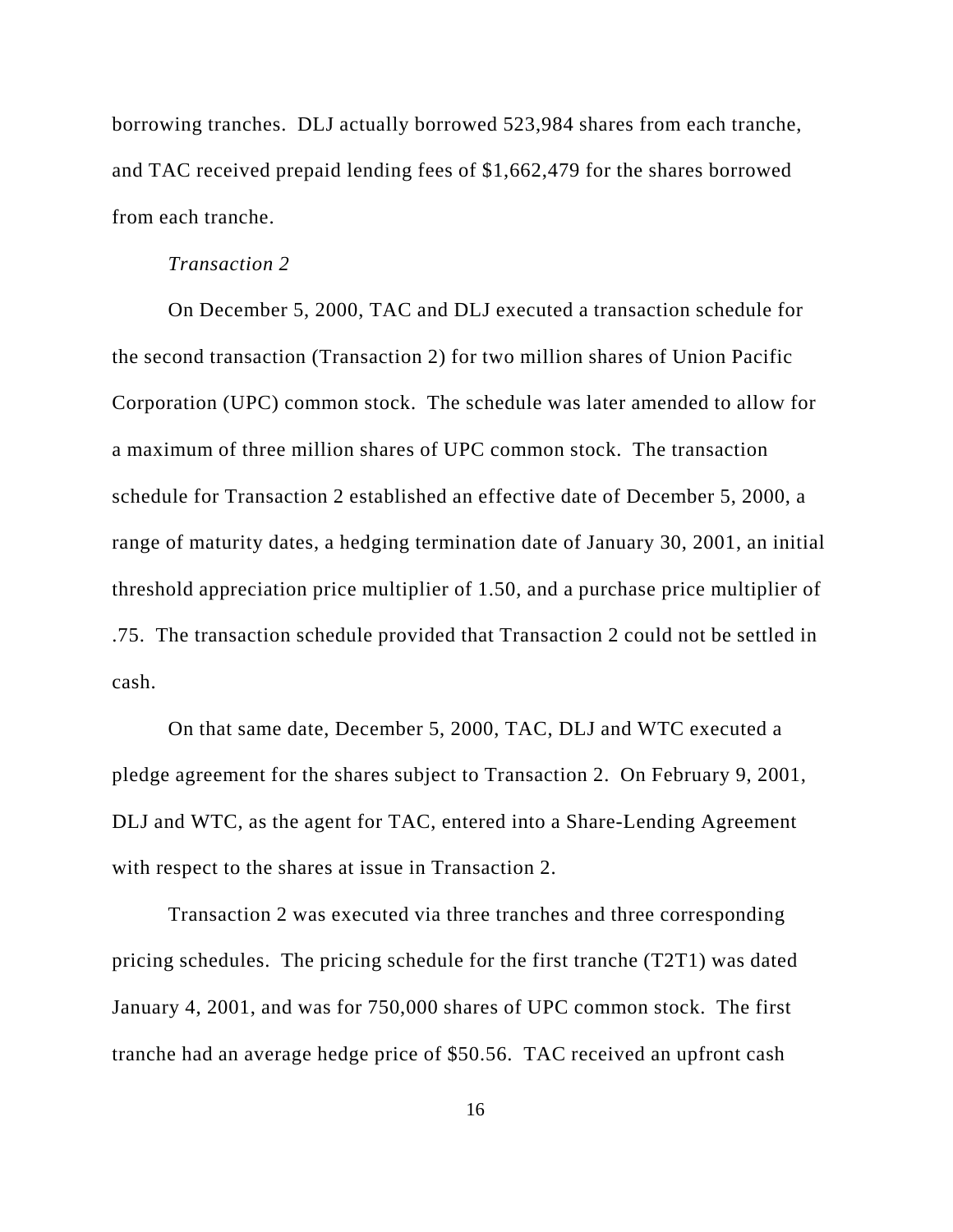payment of \$28,440,562 for the first tranche. DLJ executed a share-lending notice, establishing a corresponding borrowing tranche of 750,000 shares. DLJ actually borrowed 750,000 shares. TAC received a prepaid lending fee of \$1,896,037 for these shares.

The pricing schedule for the second tranche (T2T2) was dated January 4, 2001, and was for 750,000 shares of UPC common stock. The second tranche had an average hedge price of \$51.09. TAC received an upfront cash payment of \$28,742,681 for the second tranche. DLJ executed a share-lending notice, establishing a corresponding borrowing tranche of 750,000 shares. DLJ actually borrowed 750,000 shares. TAC received a prepaid lending fee of \$1,916,178 for these shares.

The pricing schedule for the third tranche (T2T3) was dated January 16, 2001, and was for 1.5 million shares of UPC common stock. The third tranche had an average hedge price of \$51.61. TAC received an upfront cash payment of \$58,061,250 for the third tranche. DLJ executed a share-lending notice, establishing a corresponding borrowing tranche of 1.5 million shares. DLJ actually borrowed 1.5 million shares. TAC received a prepaid lending fee of \$3,870,750 for these shares.

## *Transaction 3*

On April 5, 2001, TAC and DLJ executed a transaction schedule for the third transaction (Transaction 3) for 2 million shares of UPC common stock. On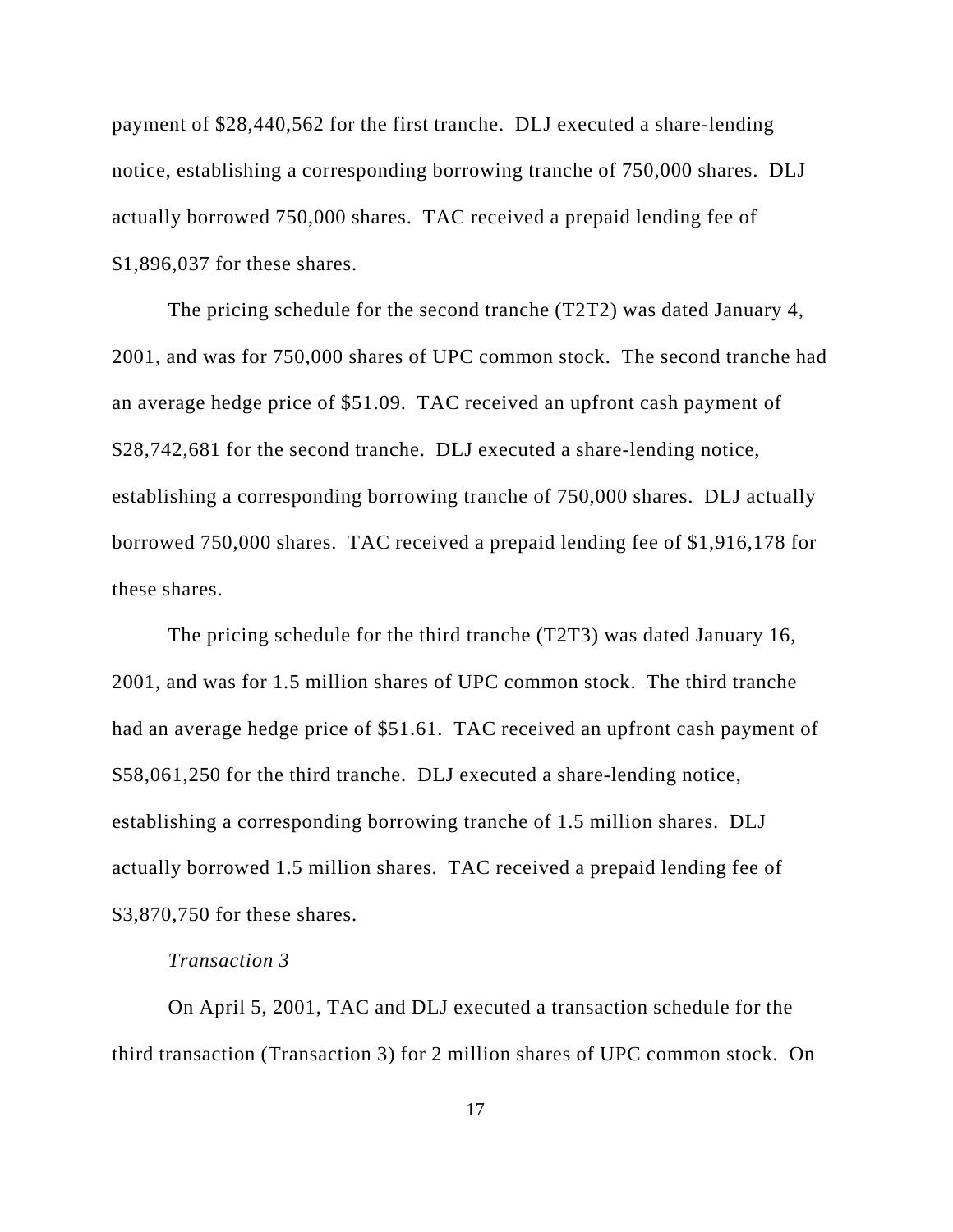that same date, TAC, DLJ and WTC entered into a pledge agreement with respect to the shares subject to Transaction 3. DLJ and WTC, as TAC's agent, entered into a Share-Lending Agreement with respect to the shares subject to Transaction 3.

Transaction 3 consisted of only one tranche and one corresponding pricing schedule. The pricing schedule for this single tranche (T3T1) was dated April 25, 2001, and had an average hedge price per share of \$56.07. TAC received an upfront cash payment of \$84,109,350 for the tranche. DLJ executed a sharelending notice, establishing a corresponding borrowing tranche of 2 million shares. DLJ actually borrowed 2 million shares. TAC received a prepaid lending fee of \$5,607,290 for these shares.

### *Total payments received by TAC*

TAC received upfront payments under the VPFCs totaling \$350,968,652, as well as \$23,398,050 in prepaid lending fees under the Share-Lending Agreements.

### *The June 13, 2003 amendments*

The MSPA, pledge agreements, and Share-Lending Agreements were amended on June 13, 2003, to (a) reflect the fact that DLJ was acquired by Credit Suisse First Boston, and (b) introduce the concept of "share reduction cash payments." This latter amendment dealt with cash dividends or dividend equivalent payments received by TAC with respect to the stocks subject to the transactions at issue. The share reduction program gave TAC the option of either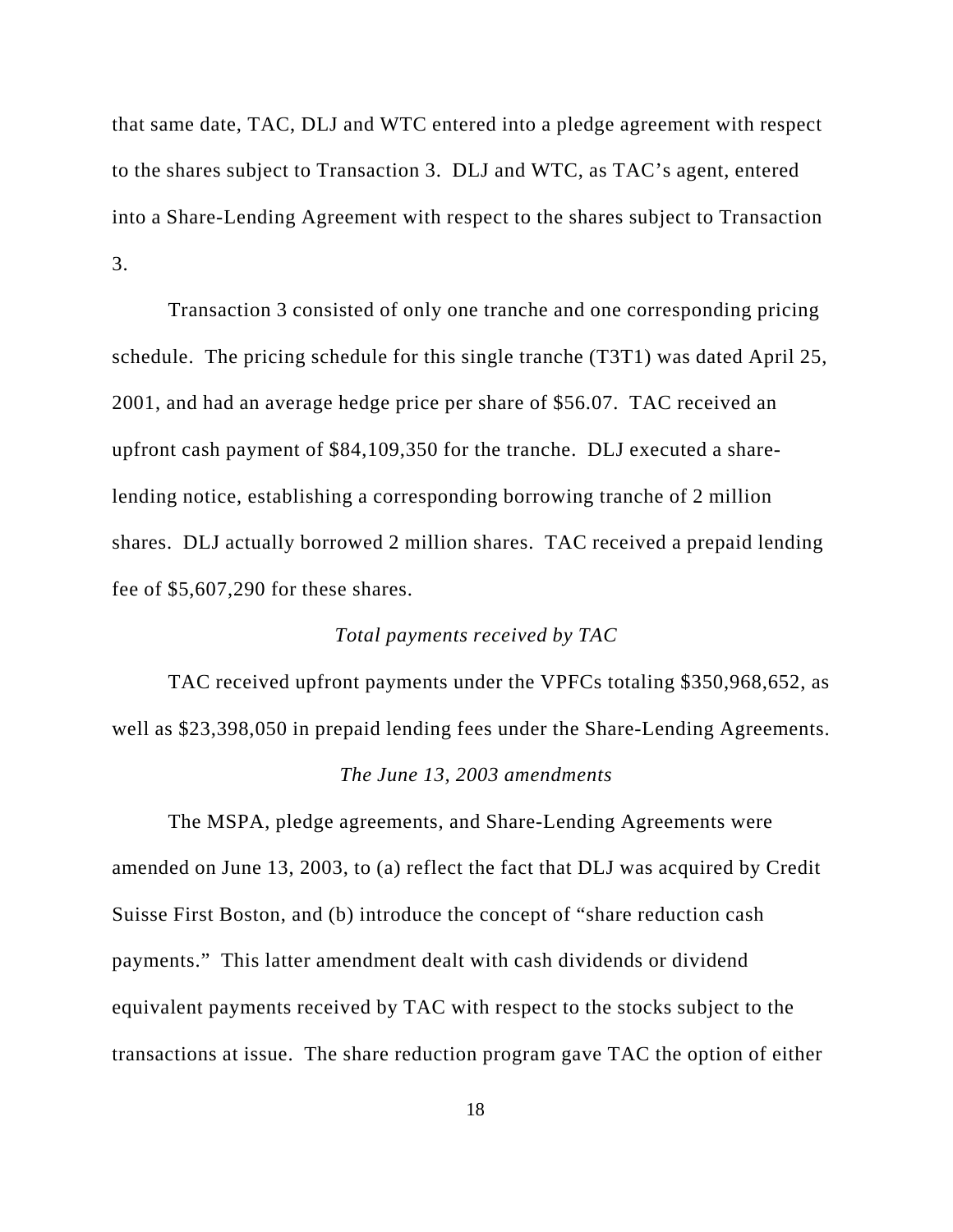(a) paying DLJ cash equal to any cash dividends or dividend equivalent payments, or (b) using the payments to acquire additional shares of the particular stock at issue and pledging those additional shares as collateral under the pledge agreements.

## *The share recalls*

On two occasions, TAC exercised its right to recall shares lent to DLJ. The first such occasion occurred in 2006, during an IRS audit of petitioners. Petitioners directed TAC to recall a portion of the shares in an attempt to demonstrate to the IRS that the Share-Lending Agreements were valid. The second occasion occurred shortly before trial in this matter. At that time, TAC recalled the remaining shares lent under the Share-Lending Agreements. The shares of stock were recalled to again attempt to demonstrate the legitimacy of the Share-Lending Agreements and TAC's right of recall. In both instances, TAC paid DLJ a pro rata portion of the prepaid lending fee, as required by the Share-Lending Agreements.

#### *Settling the VPFCs at maturity*

The MSPA established the process for calculating the settlement shares or amount of cash that TAC was required to deliver at the maturity date of each VPFC. Specifically, the number of settlement shares required to be delivered was determined by multiplying the base number of shares in each tranche by the average settlement ratio. The average settlement ratio was calculated before the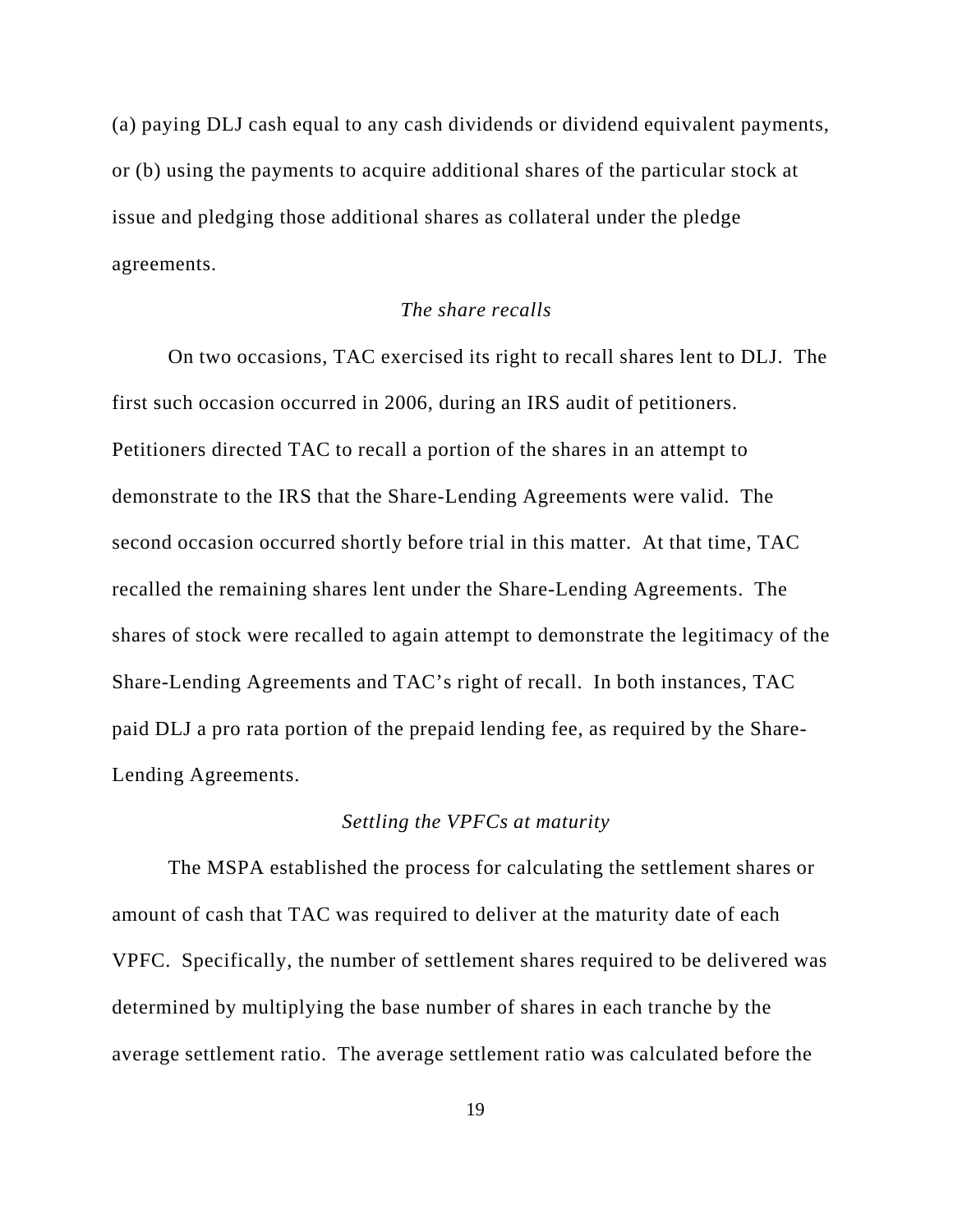maturity date and was determined by reference to the adjusted settlement price. The adjusted settlement price was the New York Stock Exchange trading value multiplied by the distribution adjustment factor. The distribution adjustment factor was applied in order to account for any distributions made with respect to the stock at issue at or near the maturity date. Once the adjusted settlement price was calculated, it was compared to the downside protection threshold price and the threshold appreciation price, which provided the range of values in which TAC would keep some appreciation of the stock. If the adjusted settlement price was less than or equal to the downside protection threshold price, the average settlement ratio would be 1. Applying a ratio of 1 to the base number of shares meant that TAC would be required to deliver at most the base number of shares and would not have to return any additional value to DLJ. Thus, if the adjusted settlement price was less than or equal to the downside protection threshold price, then TAC simply had to deliver the number of shares at issue in the tranche. Regardless of how far the value of the stock fell, TAC would not have to return any portion of the upfront cash payment.

If the adjusted settlement price was between the downside protection threshold price and the threshold appreciation price, the average settlement ratio was a ratio that when applied to the base number of shares in each tranche would reduce TAC's ultimate delivery obligation by a certain number of shares. The shares TAC was entitled to keep would be equal in value to any appreciation of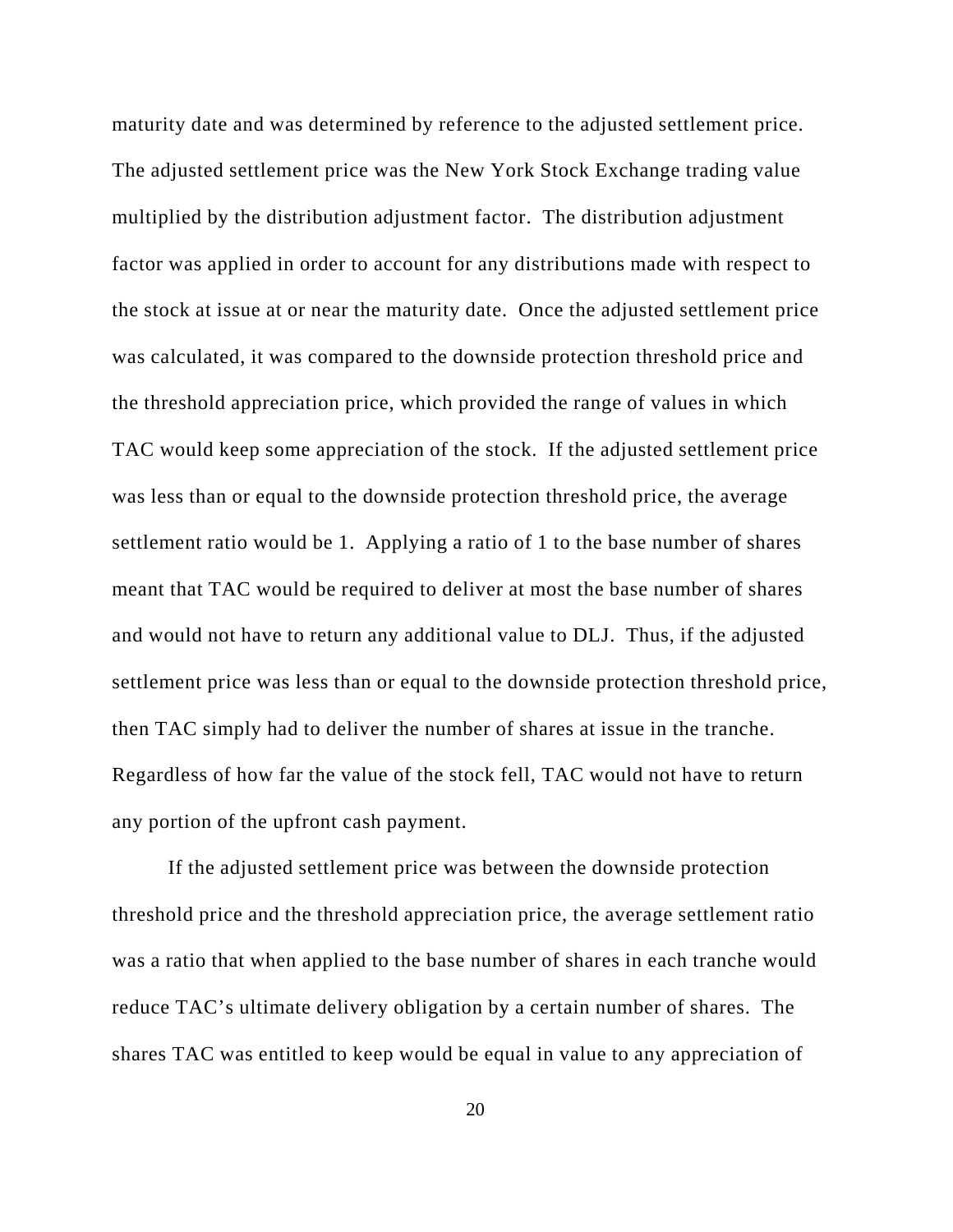the stock that TAC was entitled to retain.

If the adjusted settlement price was greater than the threshold appreciation price, the average settlement ratio was a fraction that when applied to the base number of shares in each tranche would allow TAC to keep the first 50 percent of appreciation and allow any excess appreciation to go to DLJ.

Once the average settlement ratio was determined, it was multiplied by the base number of shares in each tranche. TAC was then required to deliver that number of shares to DLJ to satisfy its obligation under the VPFCs. The shares used to settle the VPFCs could be those in TAC's collateral accounts at WTC (to which the lent shares were returned) or similar shares. Alternatively, cash could be used to make the settlement payment (but only with respect to the transactions covered by Transaction Schedule 3 because the transaction schedules for Transactions 1 and 2 prohibited cash settlement).

#### *Petitioners' tax treatment of the transactions*

Mr. Anschutz and the Anschutz Company treated the VPFC portions of the MSPA as open transactions and not as closed sales of stock. Thus, they did not report gains or losses from the stock transactions on their federal income tax returns.

TAC had bases during 2000 of \$0.87 and \$1.91, respectively, in the UPR and APC shares subject to Transaction 1. TAC had a basis during 2001 of \$1.51 in the UPC shares subject to Transactions 2 and 3.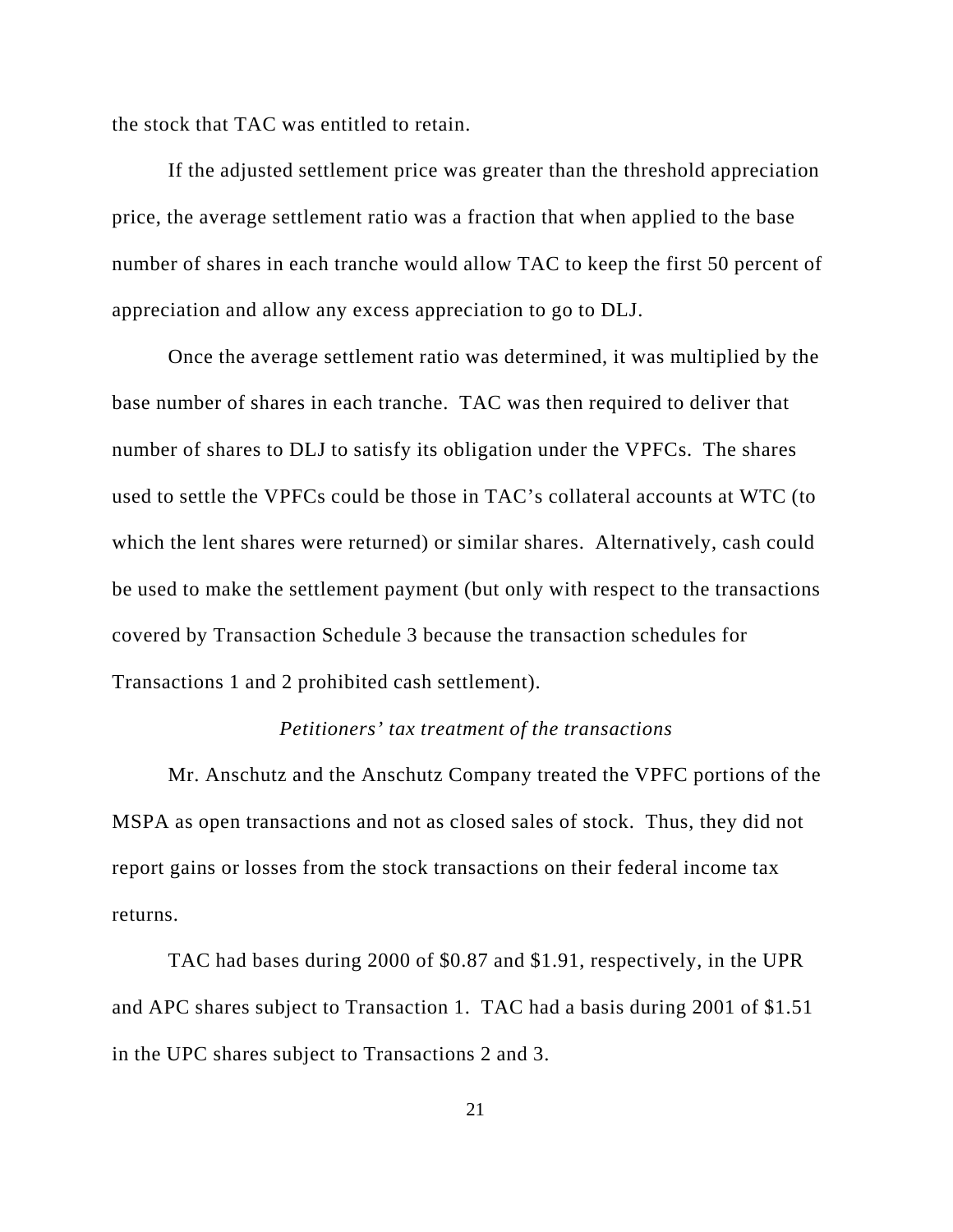#### *The notices of deficiency*

On August 22, 2007, the Commissioner issued a notice of deficiency to the Anschutz Company for tax years 2000 and 2001. The notice of deficiency determined that TAC had entered into closed sales of stock, had received 100 percent of the fair market value for the stock, and thus was liable for section 1374 built-in gains tax in 2000 and 2001 to the extent the value received exceeded Anschutz Company's basis in the stock. The built-in gains tax was calculated by reference to the shares of stock that were pledged to WTC, then borrowed by DLJ. The deficiencies did not include shares pledged as collateral by TAC but not borrowed by DLJ.

On that same date, August 22, 2007, the Commissioner also issued a notice of deficiency to Mr. Anschutz for the same tax years (2000 and 2001). Because S corporations are flow-through entities, the built-in gain the Commissioner determined on the Anschutz Company's returns, less the tax on that gain, flowed to Mr. Anschutz. The notice of deficiency determined deficiencies in Mr. Anschutz's income tax with respect to the adjustments to the Anschutz Company's tax liabilities.

#### *The Tax Court proceedings*

On August 21, 2007, the Anschutz Company filed its petition in docket No. 18942-07. Two days later, on August 23, 2007, Mr. Anschutz filed his petition in docket No. 19083-07. The two cases were subsequently consolidated.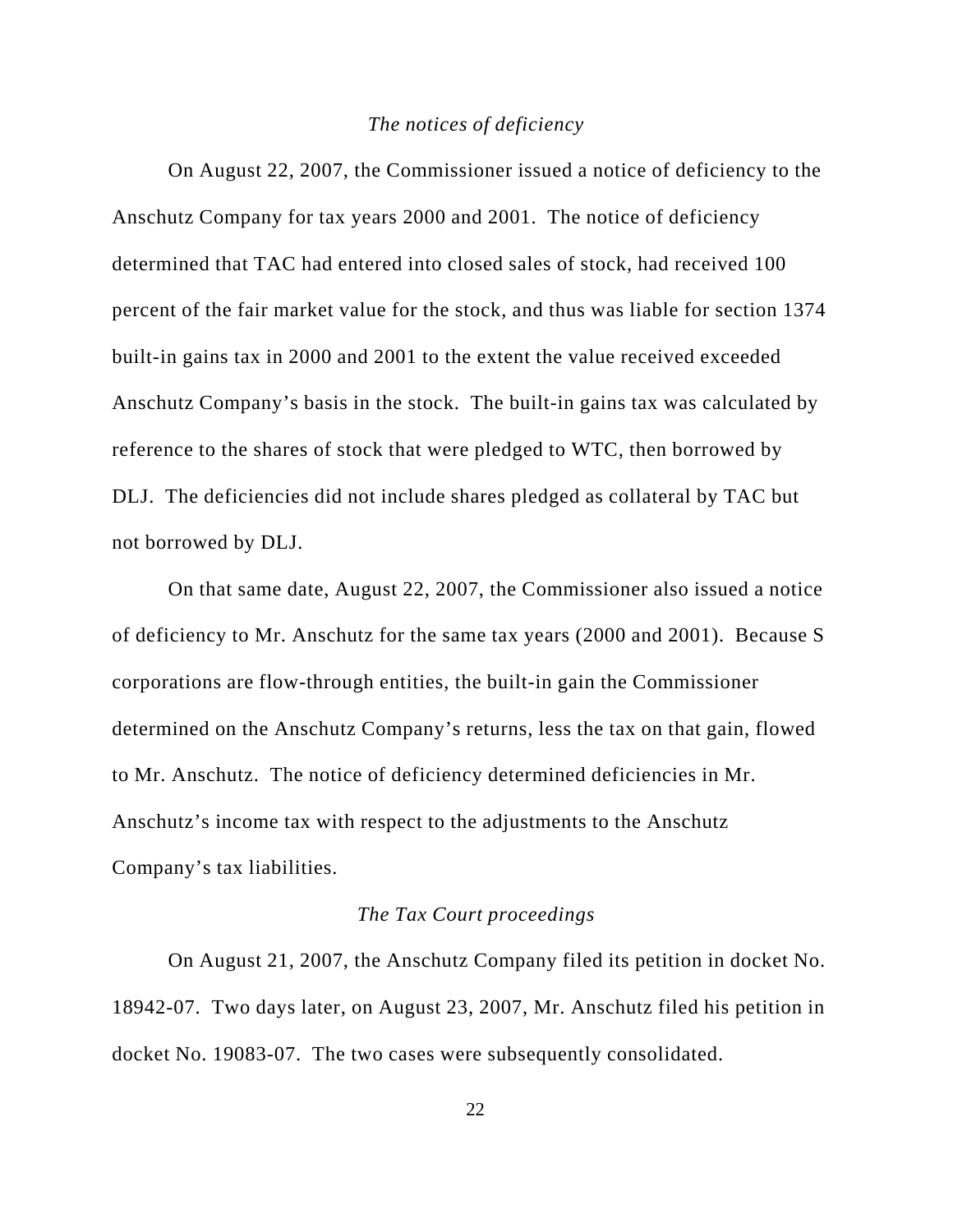A trial was held before the Tax Court on February 9-10, 2009. On July 22, 2010, the Tax Court issued a written decision concluding that the Anschutz Company and Mr. and Mrs. Anschutz were required to "recognize gain on the MSPA to the extent of cash received in 2000 and 2001." Aplt. Br., A-59. On November 23, 2010, the Tax Court issued decisions ordering that (1) there were "deficiencies in income tax due from [the Anschutz Company] for the taxable years 2000 and 2001 in the amounts of \$35,555,065.00 and \$41,580,239.00, respectively," id. at A-60; and (2) there were "deficiencies in income tax due from [Mr. and Mrs. Anschutz] for the taxable years 2000 and 2001 in the amounts of \$7,151,834.00 and \$10,190,555.00, respectively," id. at A-62.

The Anschutz Company and the Anschutzes have now appealed to this court.

#### II

#### *Jurisdiction*

The Tax Court had jurisdiction over the petitions for redetermination of deficiency pursuant to 26 U.S.C. §§ 6214(a) and 7442. We have jurisdiction over appeals from decisions of the Tax Court pursuant to 26 U.S.C.  $\S$  7482(a)(1).

#### *Standard of review*

"We review the [T]ax [C]ourt's decision in the same manner as we review a district court decision tried without a jury." Jones v. C.I.R., 560 F.3d 1196, 1198 (10th Cir. 2009). Thus, "we review legal questions de novo and factual questions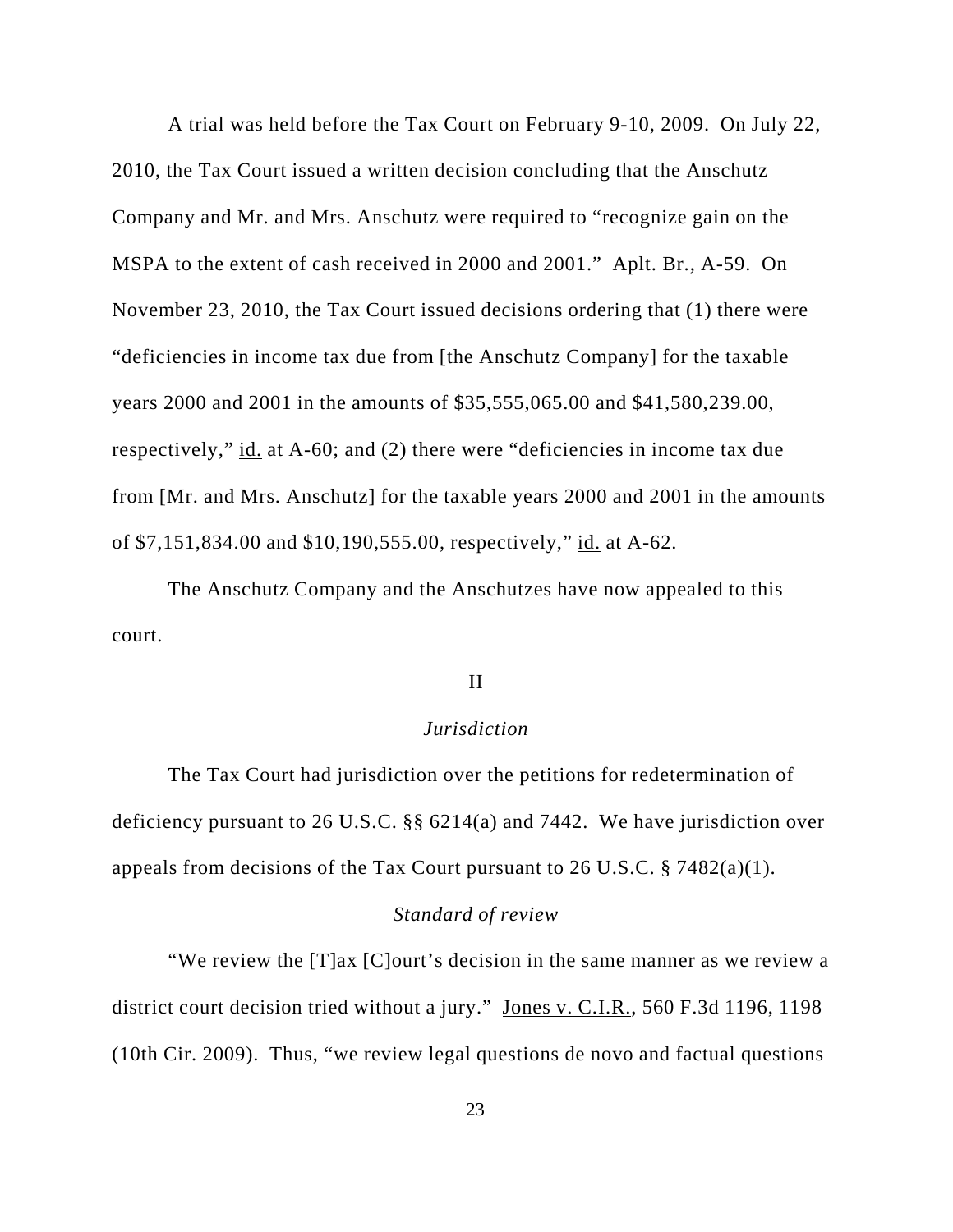for clear error." Id. "The general characterization of a transaction for tax purposes is a question of law subject to review." Frank Lyon Co. v. United States, 435 U.S. 561, 581 n.16 (1978).

#### *Did the transactions at issue result in "sales" of the pledged stock?*

Section 1001(c) of the Internal Revenue Code (IRC) generally requires a taxpayer to recognize "the entire amount of the gain or loss . . . on the sale . . . of property." 26 U.S.C. § 1001(c). In other words, "any sale or other disposition of property is a taxable event." Samueli v. C.I.R., 661 F.3d 399, 402 (9th Cir. 2011) (citing Internal Revenue Code § 1001(c)).

For purposes of the IRC, the term "sale" is given its ordinary meaning and is generally defined as a transfer of property for money or a promise to pay money. Commissioner v. Brown, 380 U.S. 563, 570-71 (1965). Whether a sale has occurred depends upon whether, as a matter of historical fact, there has been a transfer of the benefits and burdens of ownership. Grodt & McKay Realty, Inc. v. Commissioner, 77 T.C. 1221, 1237 (1981). "Some of the factors that have been considered by courts in making this determination are: (1) Whether legal title passes; (2) how the parties treat the transaction; (3) whether an equity was acquired in the property; (4) whether the contract creates a present obligation on the seller to execute and deliver a deed and a present obligation on the purchaser to make payments; (5) whether the right of possession is vested in the purchaser; (6) which party pays the property taxes; (7) which party bears the risk of loss or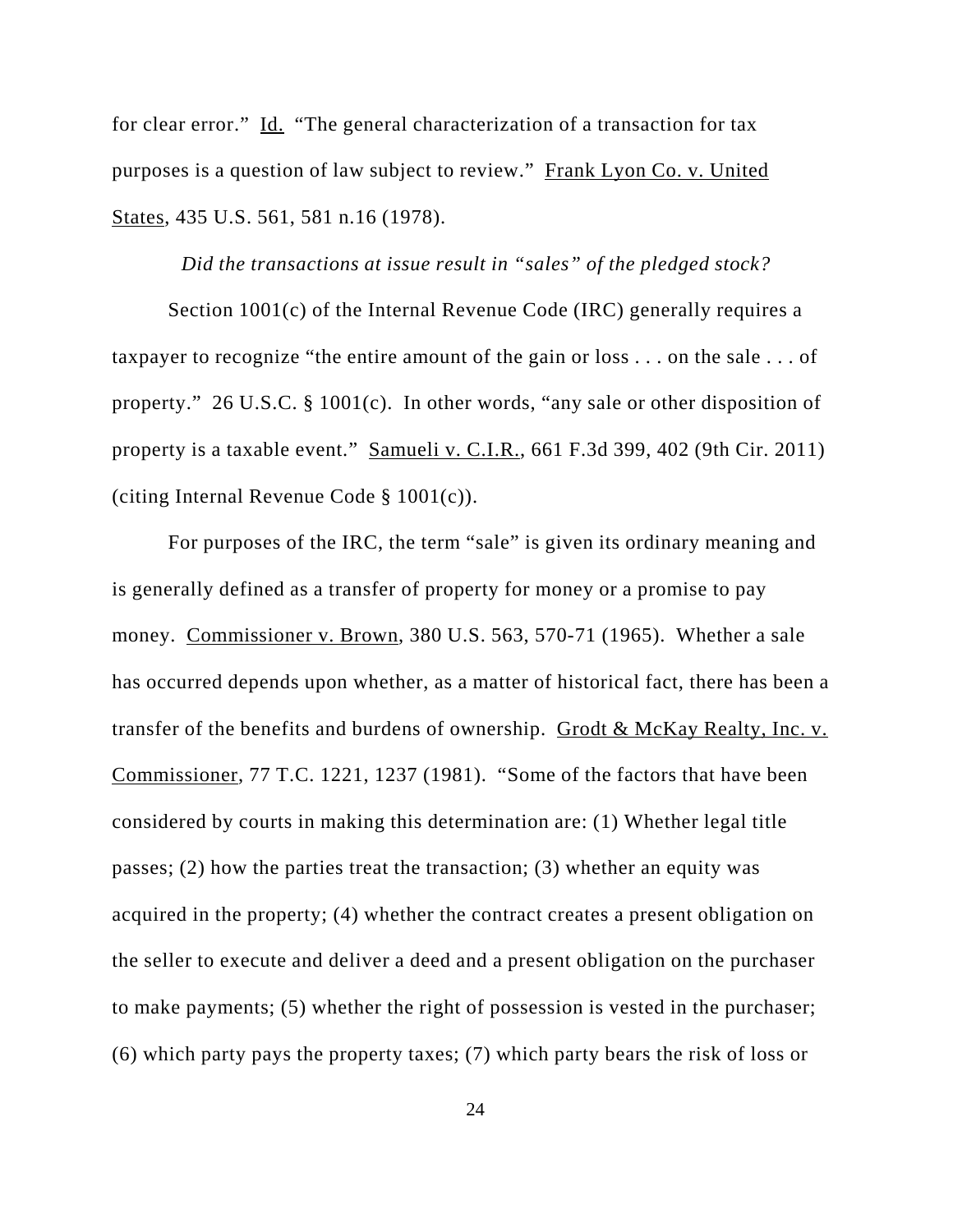damages to the property; and (8) which party receives the profits from the operation and sale of the property." Id. (internal citations omitted). With respect to stock transactions in particular, the following factors are also considered relevant to this determination: "(i) whether the purchaser bears the risk of loss and opportunity for gain; (ii) which party receives the right to any current income from the property; (iii) whether legal title has passed; and (iv) whether an equity interest was acquired in the property." H.J. Heinz Co. and Subsidiaries v. United States, 76 Fed. Cl. 570, 581 (Fed. Cl. 2007).

As we discuss in more detail below, our analysis of these factors leads us to conclude that the Tax Court was correct in treating the transactions at issue as sales of TAC's pledged shares of stock.

## *a) Legal title to the pledged shares*

The relevant documents in this case required that the shares pledged by TAC as collateral, and in turn transferred to DLJ, contain no restrictions. In particular, the Pledge Agreements expressly required TAC to deliver to WTC "the Maximum Number of Shares of Common Stock, free of all Transfer Restrictions . . . ." ROA, Ex. 38-P at 5. In turn, the Share-Lending Agreements expressly provided that "[a]ll Loaned Shares . . . loaned by [WTC] to [DLJ] w[ould] be Free Shares in the hands of [DLJ]." Id., Exh. 39-P at 5. The Share-Lending Agreements defined the phrase "Free Shares" as "shares of Common Stock that are not subject to any Transfer Restrictions in the hands of Lender [TAC]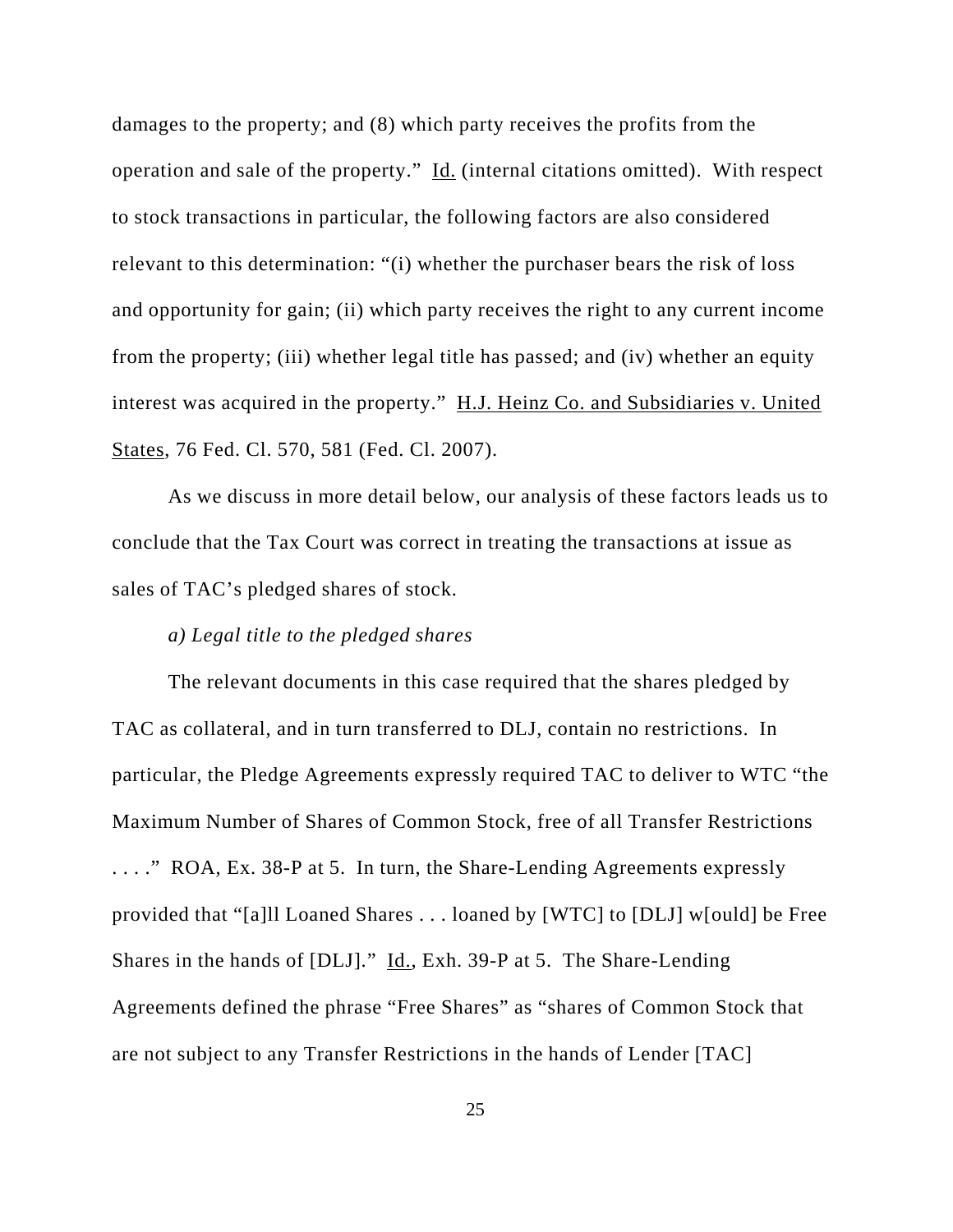immediately prior to delivery to Borrower [DLJ] hereunder and would not be subject to any Transfer Restrictions in the hands of Borrower upon delivery to Borrower," id. at 16, and the phrase "Transfer Restrictions" as "any condition to or restriction on the ability of the holder thereof to sell, assign or otherwise transfer such share of Common Stock or to enforce the provisions thereof or of any document related thereto," id. at 19.

Together, these documents effectively afforded DLJ all incidents of ownership in the pledged and borrowed shares, including the right to transfer them. And, indeed, DLJ actually transferred the shares in order to repay the third parties it had borrowed similar shares from to conduct its pre-transaction short sales. Thus, this factor weighs in favor of treating the transactions as sales of the shares at the time of their inception.

#### *b) How did the parties treat the transaction?*

It is undisputed that petitioners, TAC and DLJ treated the transactions as executory contracts for the sale of TAC's shares to DLJ, rather than current sales of the shares. We do not assign much weight to this fact, however, given the specifics of the underlying agreements. When all of the documents at issue are considered as a whole, it is apparent that the parties knew that DLJ, shortly after the inception of the agreements, would be taking possession of, and in turn transferring to third parties, the majority of the shares of stock pledged by TAC. In addition, the parties knew that the various agreements significantly altered the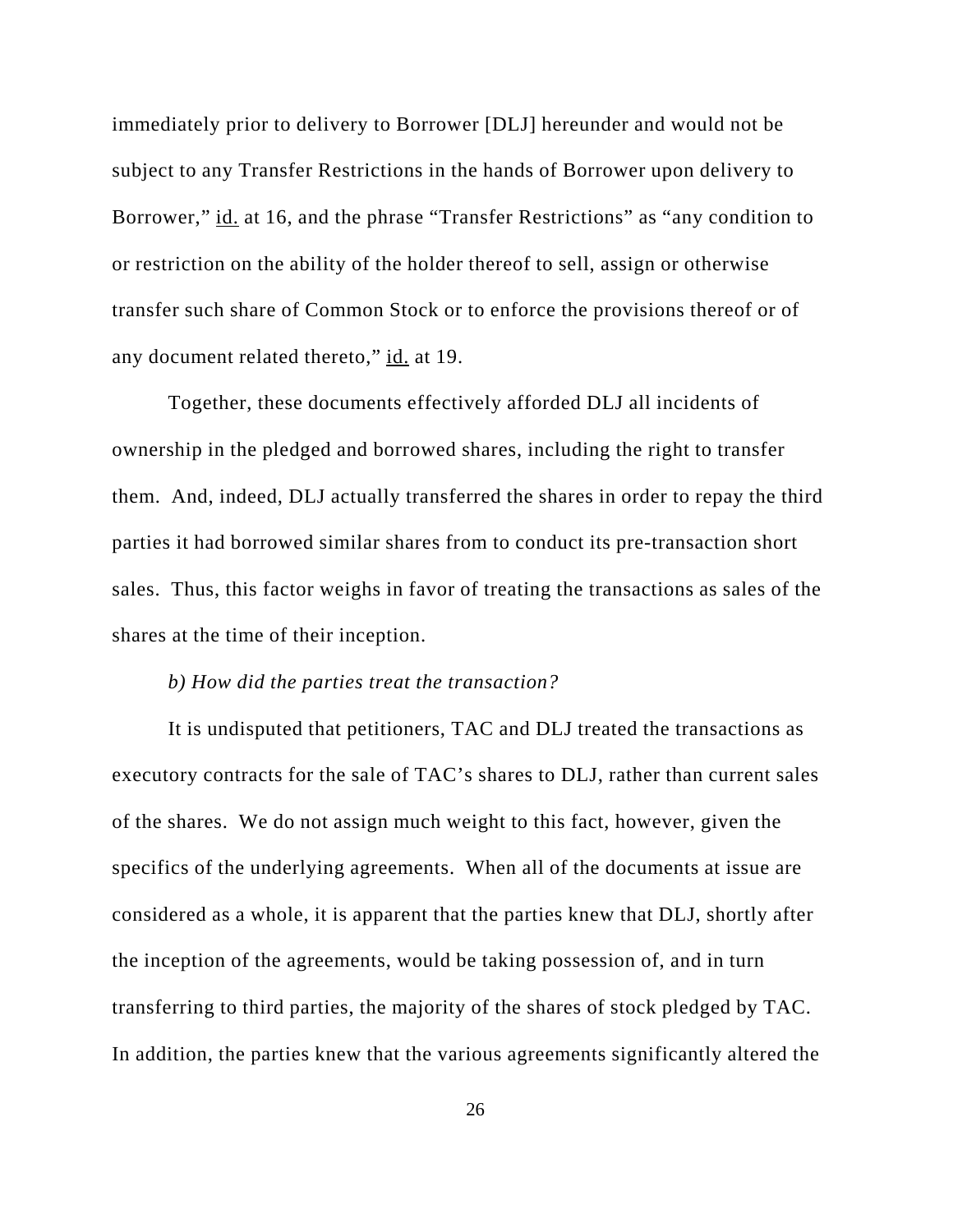benefits and burdens to TAC of its purported stock ownership.

*c) Did DLJ acquire an equity interest in the pledged shares?*

In a Coordinated Issue Paper  $(CIP)^5$  issued on February 6, 2008, the IRS considered the question of whether "certain VPFC transactions that include a share lending agreement or other similar arrangement permitting the counterparty to borrow the pledged shares . . . would result in a current sale of such shares . . . ." 2008 WL 852615. As part of its analysis, the CIP directly addressed the question of whether the "counterparty" in a VPFC transaction (in this case DLJ) acquires an equity interest in the pledged stock:

This test has its primary application in the area of nonrecourse financing – whether the purported purchaser of property has an interest in the property that he cannot prudently abandon. See Estate of Franklin v. Commissioner [sic] 544 F.2d 1045, 1047 (9th Cir 1976). Where property is ostensibly purchased with a nonrecourse note that greatly exceeds the actual value of the property, the titular purchaser does not acquire an equity in that property because payments on the principal of the purchase price yield no equity so long as the unpaid balance of the purchase price exceeds the then existing fair market value. In this transaction, however, the counterparty clearly has an equity interest in the pledged shares. The counterparty has paid between 75 percent and 85 percent of the purchase price up front and is economically entitled to 100 percent of the initial value of the stock with no obligation to make additional

<sup>&</sup>lt;sup>5</sup> CIPs are designed "to identify, coordinate and resolve complex and significant . . . issues by providing guidance to field examiners and ensuring uniform application of the law." Internal Revenue Service publication, available at http://www.irs.gov/businesses/article/0,,id=96445,00.html (last visited on November 22, 2011). CIPs are "review[ed] by the Office of Chief [IRS] Counsel" prior to "issu[ance] by the Commissioner . . . ." Id. "Although these papers are not official pronouncements on the issues, they do set forth the Service's current thinking." Id.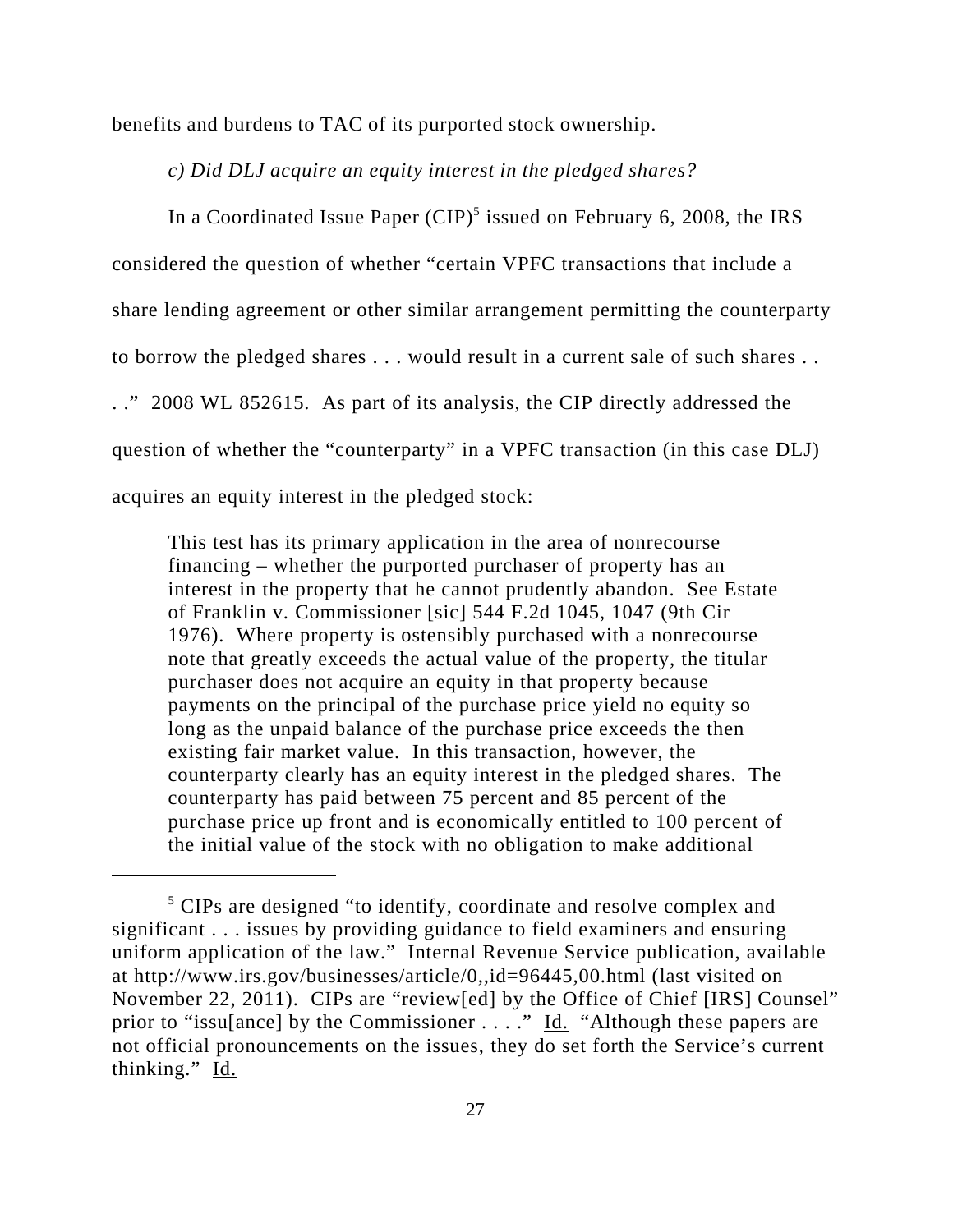payments. In contrast, the taxpayer has effectively cashed out its equity in the property in exchange for the upfront cash payment and a contingent contract right to acquire a certain number of shares based on the stock price on the settlement date. This factor favors treatment as a current sale.

#### Id. at  $\S$  1a(3).

We find this analysis compelling and applicable to the case before us. Under the terms of the controlling documents, TAC effectively exchanged its ownership rights in the pledged stock for (a) an upfront cash payment equal to 75% of the pledged stock's then-existing market value, (b) a 5% prepaid tranche fee, (c) the potential of benefitting to a limited degree if the pledged stock increased in value over the life of the transactions, and (d) the complete elimination of any risk of loss of value in the pledged stock. DLJ, in turn, obtained the right to use the pledged stock as it saw fit, and indeed used most of the pledged stock to repay the entities from whom it borrowed similar shares of stock to conduct its pre-transaction short sales. Thus, in effect, DLJ acquired an equity interest in the pledged shares.

## *d) Present obligation of the parties*

Under the terms of the VPFCs, TAC had an immediate obligation to transfer the pledged shares to the possession of WTC. DLJ, in turn, had an obligation to pay TAC an amount equal to 75% of the then-existing market value of the pledged shares. Under the terms of the related Share-Lending Agreements, WTC had an obligation to give the pledged shares to DLJ, and DLJ in turn had an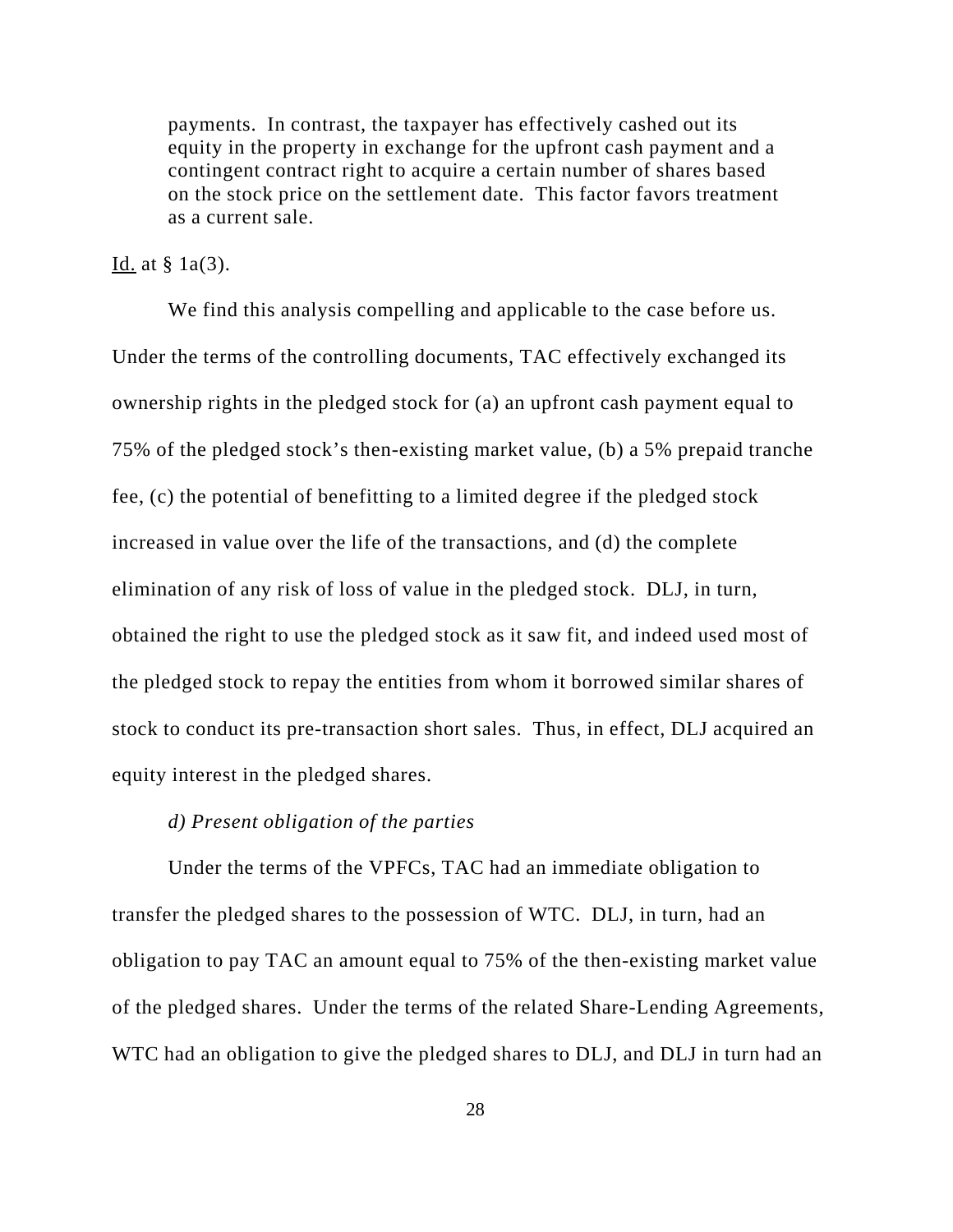obligation to pay to TAC the requisite prepaid lending fee. Considered together, these obligations bear substantial similarity to a sale of the pledged stock.

## *e) Right of possession of pledged shares*

Under the terms of the VPFCs, TAC gave possession of the pledged shares to WTC. In turn, under the terms of the Share-Lending Agreements, WTC gave possession of most of the pledged shares to DLJ. Although the share-lending agreements gave TAC the right to recall the shares lent to DLJ, it is uncontroverted that, for nearly the entire life of the transactions (with the exception of the two recalls of shares), DLJ retained possession of the pledged shares. This, in our view, weighs in favor of treating the transactions as sales of the shares at issue.

#### *f) Risk of loss*

The record on appeal indicates that, "[u]pon execution of the Transactions,

TAC transferred 100% of the price risk associated with the pledged shares."

ROA, Ex. 147 at 27. More specifically:

TAC was fully protected from a fall in the stock price below the Downside Price for the Base Amount of Shares documented in each Pricing Schedule for each Tranche. In each Tranche, the Downside Price [wa]s the price that DLJ[] was able to sell shares of stock at execution (creating the Hedge Price for the Tranche) to establish the Tranche Trade Date Value. Upon entering the Transactions, TAC was provided full price risk protection from a fall in the market price of the pledged shares, fundamentally changing the financial risk characteristics of the pledged equity.

Id.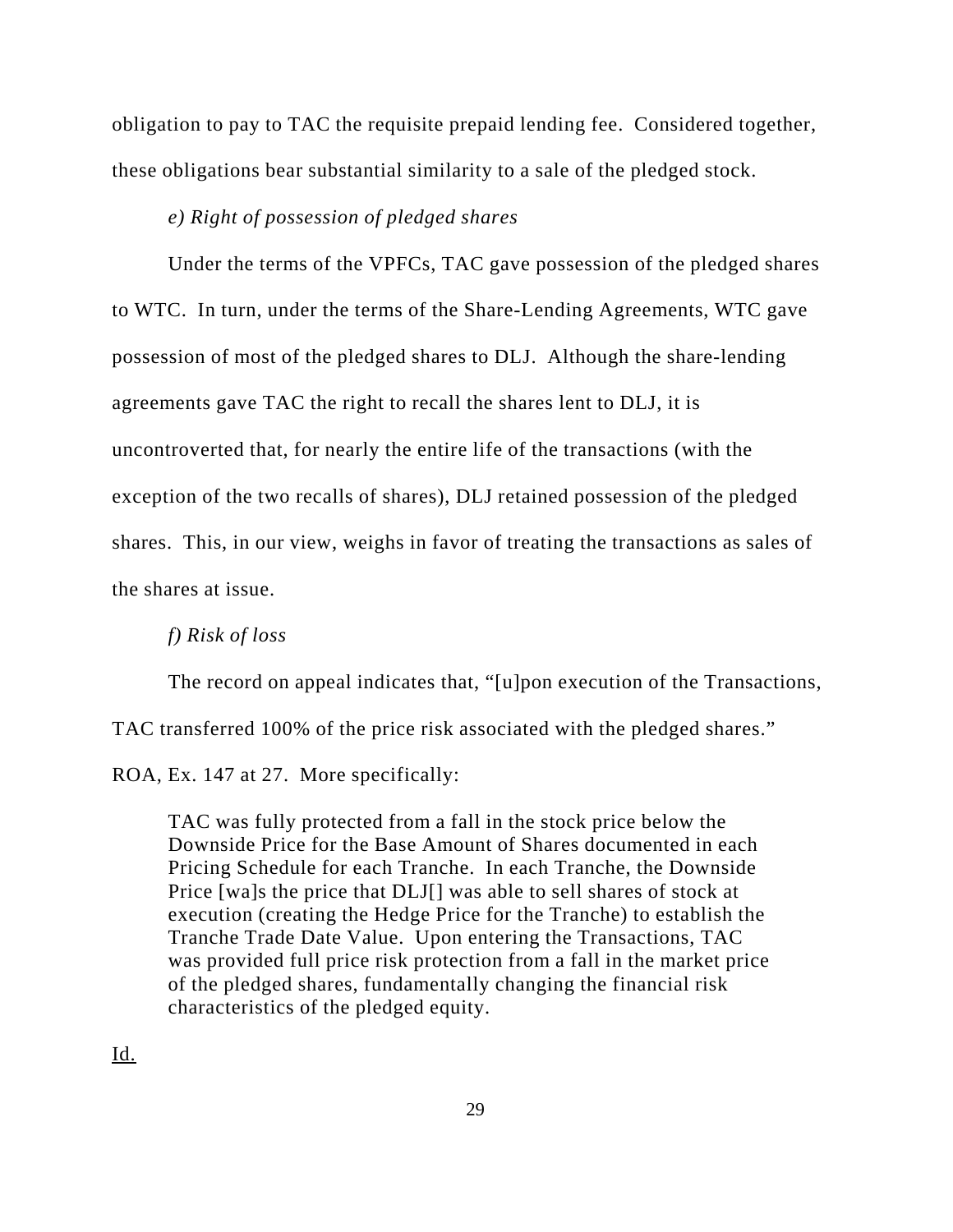"Although the payoff profile to TAC of the . . . pledged shares . . . was not entirely fixed, it was relatively fixed within a relatively narrow range," and TAC consequently "had significantly less price risk . . . than it would have [had] by simply holding onto the shares and selling them after ten years." Id. at 31. Specifically, there was a "53%-57% [statistical] probability that the Maturity Price [of the pledged shares] would be below the Downside Price," and "TAC transferred 100% of the price risk of the pledged shares upon entering [into] the Transaction, since TAC was no longer exposed to the fall in stock price of the pledged shares." Id. at 35. Thus, "[b]y entering into" the transactions at issue, "TAC fundamentally altered the price risk . . . characteristics of the . . . pledged shares." Id. at 31. And, "by eliminating 100% of the price risk, a defining stock characteristic was removed." Id.

#### *g) Opportunity for gain*

The parties agreed that if the fair market value of the stock subject to a specific VPFC increased over the term of the contract, TAC would be entitled to retain the first 50 percent of this appreciation, while any additional appreciation above the first 50 percent would belong to DLJ. In other words, "the price reward to TAC w[as] . . . capped once the stock price equaled the Appreciation Price, regardless of how high the price of the pledged shares rose." Id. at 29. Consequently, "TAC had significantly less . . . price reward from the . . . shares [at issue] by executing [the transactions] than it would have [had] by simply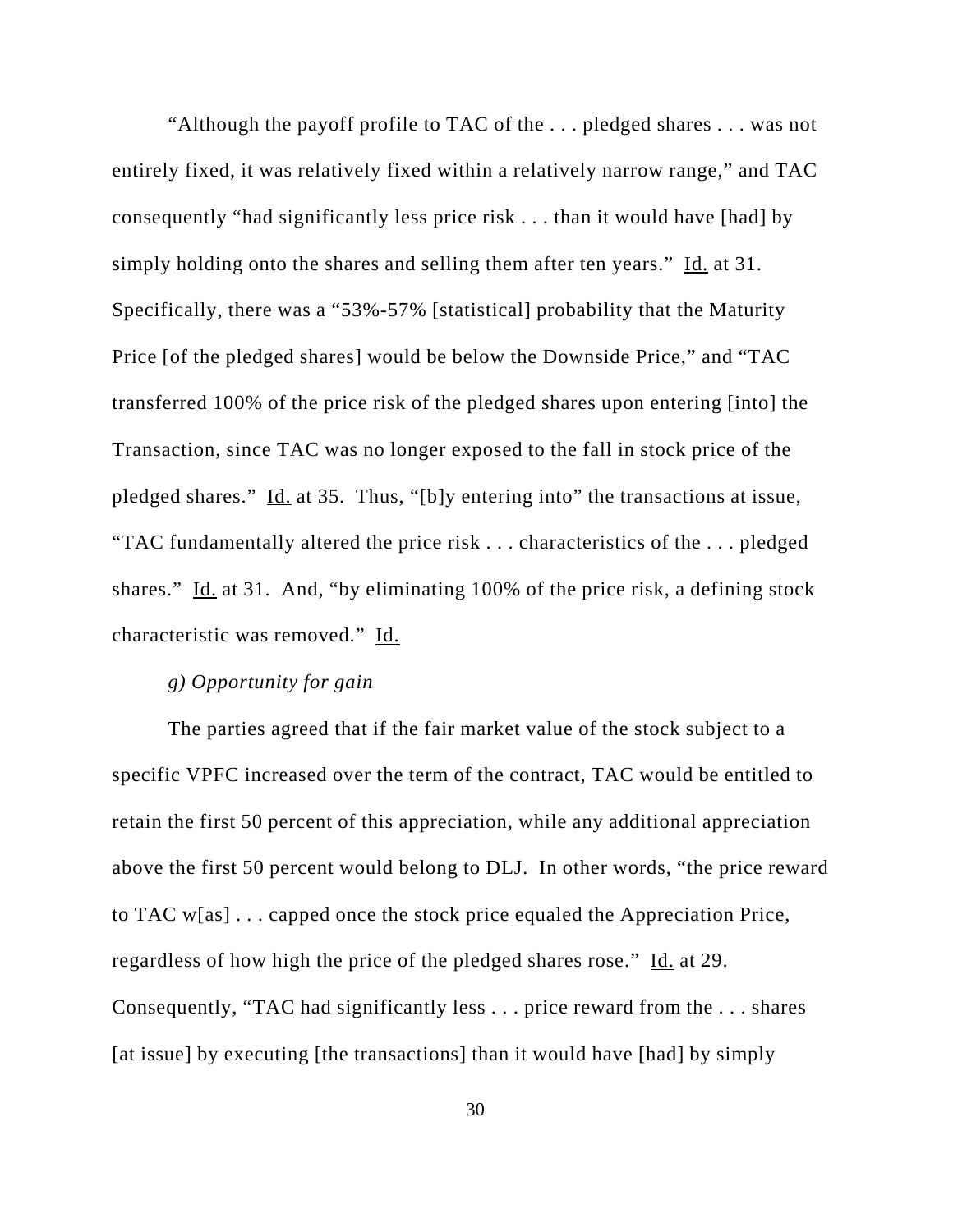holding onto the shares and selling them after ten years." Id. at 31. For example, with respect to the three tranches included in Transaction #1, TAC transferred to DLJ 71%, 63%, and 63%, respectively, of the price reward for each tranche. Id. at 35.

## *h) Voting rights*

Under the terms of the Share-Lending Agreements, "the voting rights of the [pledged] shares [we]re transferred along with the stock." Id. at 39. Specifically, the Share-Lending Agreements provided:

Borrower [DLJ] shall have all incidents of ownership of the Loaned Shares, including the right to transfer them. Lender [TAC] and Agent further waive the right to vote, to consent, or to take any similar action in respect of the Loaned Shares when the record date or deadline for such vote, consent or other action falls within the term of the Loan.

Id. (quoting Section 7 of Share-Lending Agreement dated 6/19/00). Thus, for the entire period that DLJ borrowed a particular share of stock, TAC "no longer retained the voting rights of" that share. Id.

To be sure, "TAC did have the right to recall the [borrowed] shares from

DLJ[] and regain the voting rights of th[ose] shares  $\dots$ ." Id. However,

"[r]ecalling the shares would require TAC to repay a pro rata portion of the entire

Prepaid Tranche Fee to DLJ[], which under most scenarios would not be

economically rational because of the cost." Id. at 39-40. And TAC actually

recalled shares on only two occasions: first in 2006, during an IRS audit, and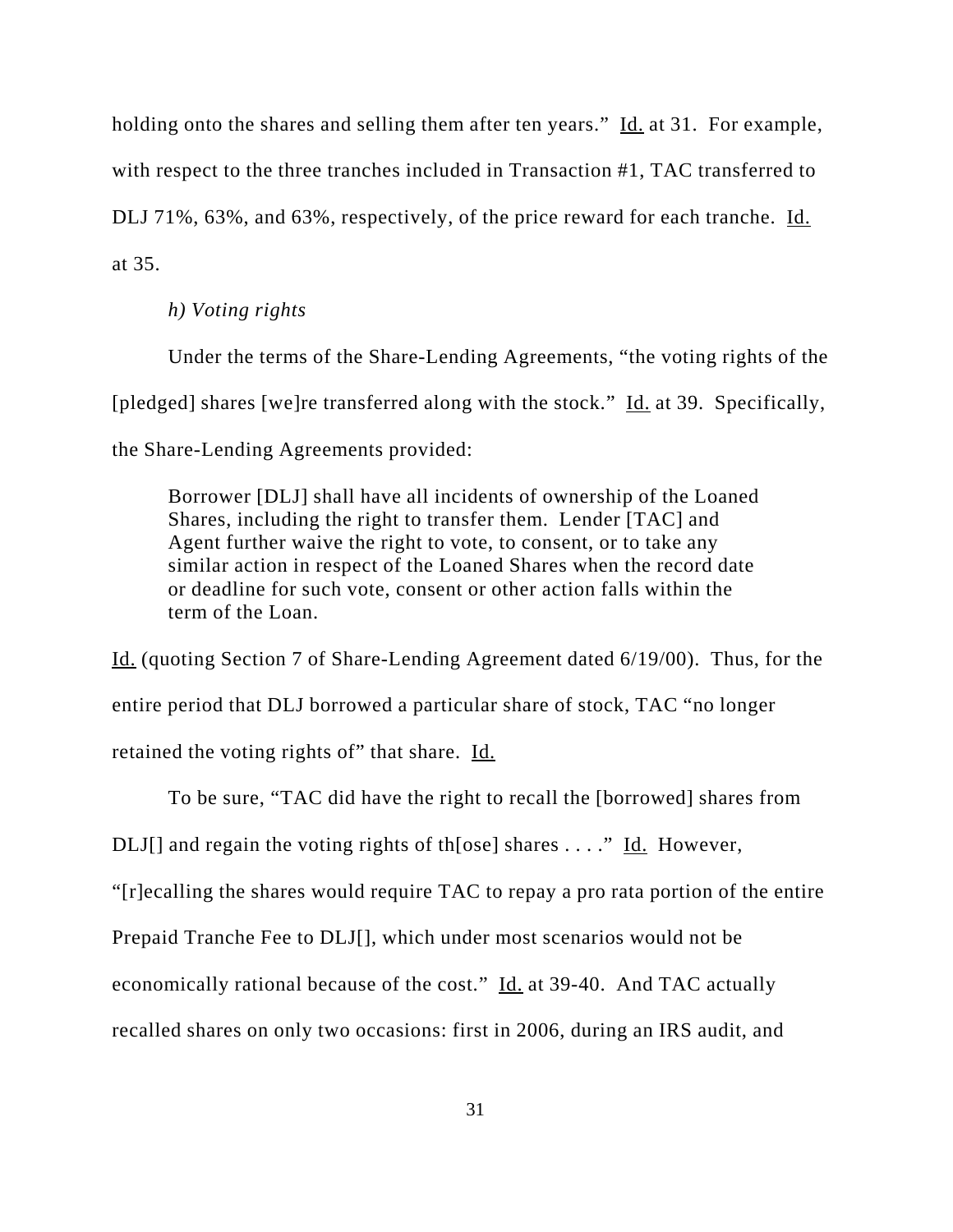again shortly before the trial in the Tax Court. As the Tax Court noted, both of those recalls appear to have been intended solely by TAC to persuade the IRS, and in turn the Tax Court, that the Share-Lending Agreements were legitimate.

Thus, in sum, TAC effectively gave up its voting rights in nearly all of the loaned shares shortly after it pledged those shares and DLJ in turn borrowed the shares from WTC.

#### *i) Dividend rights*

The Share-Lending Agreements, through their use of "complicated formulas," significantly altered TAC's dividend rights with respect to the pledged shares. Id. at 36. Although the Share-Lending Agreements "[u]pon first inspection . . . appear[ed]" to require DLJ to "make a dividend equivalent payment on the transferred pledged shares to TAC," "[u]pon closer examination . . . it appears that TAC was instead entitled to receive dividends on the pledged shares only under certain circumstances." Id.

[Specifically,] [i]t appears that TAC would receive a dividend payment on the pledged shares – including transferred shares and any shares not transferred – when the stock price of the pledged shares at the maturity of each Tranche was at or above the Downside Price and below the Appreciation Price. At the end of each Tranche, DLJ[] would use a calculation that effectively provided TAC a payment for all of the dividends paid on the pledged shares, including compounding, during the length of the Transactions but only when: (1) the stock price at maturity was at or above the Downside Price; and (2) the dividend payment did not increase the maximum payout specified for the original Tranche. Thus, the dividend payout had a number of financial attributes including: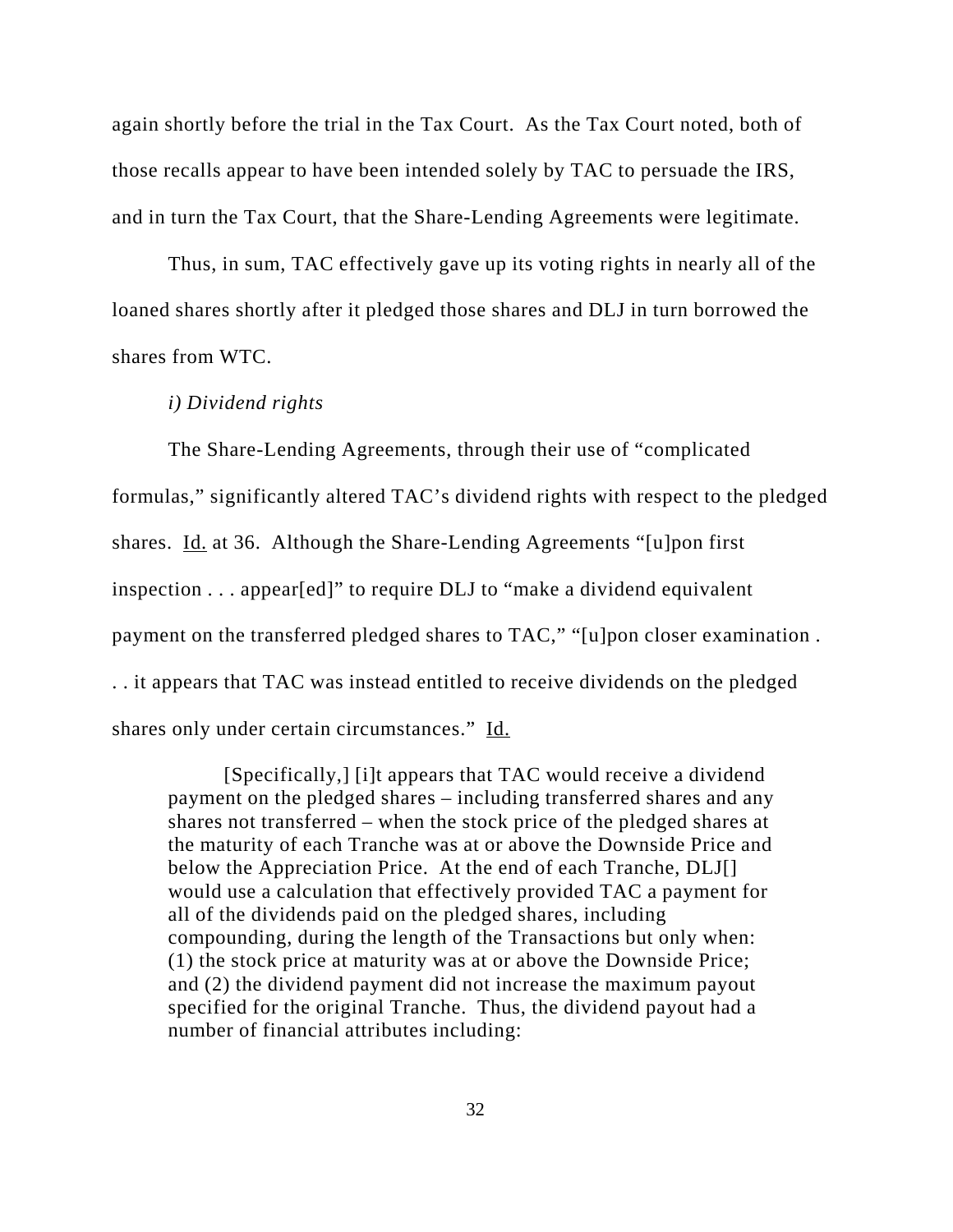(1) the total dividend payout was capped at the maximum original payout of the Transactions defined by the Call Spread – the stock price difference between the Downside Price and the Appreciation Price multiplied by each Tranche's Base Amount of Shares . . . ;

(2) a dividend payment would not occur if the stock price was below the Downside Price at the maturity of each Tranche; and

(3) the dividend payout had option[-]like characteristics, since a dividend payout would occur only when the ending stock price was at or above the Downside Price.

Id. "Thus, the dividend payout has option features since a payout will only be made when the stock price is at or above the Downside Price and below the Appreciation Price." Id. at 38. Consequently, "TAC [effectively] transferred to DLJ[] [approximately] 83% — 88% of both the risks and rewards of the dividend payments associated with the pledged shares." Id. at 39.

## *j) Right to sell or rehypothecate*<sup>6</sup>  *the pledged shares*

As we have already discussed, the related transactions afforded DLJ the right to possess, and ultimately dispose of, the shares pledged by TAC. After purportedly borrowing the pledged shares from WTC, DLJ used those shares to repay the entities it had borrowed similar shares from to conduct its pretransaction short sales. TAC, in contrast, never had possession of the pledged

<sup>&</sup>lt;sup>6</sup> "Rehypothecation occurs when an intermediary holding securities on behalf of investors—often a broker-dealer acting as prime broker for its customers—grants a security interest in (or otherwise encumbers) those securities in order to obtain financing for itself." Steven L. Schwarcz, Rehypothecation and Intermediary Risk, 2011 Norton Ann. Rev. of Int'l Insolvency 16 (2011).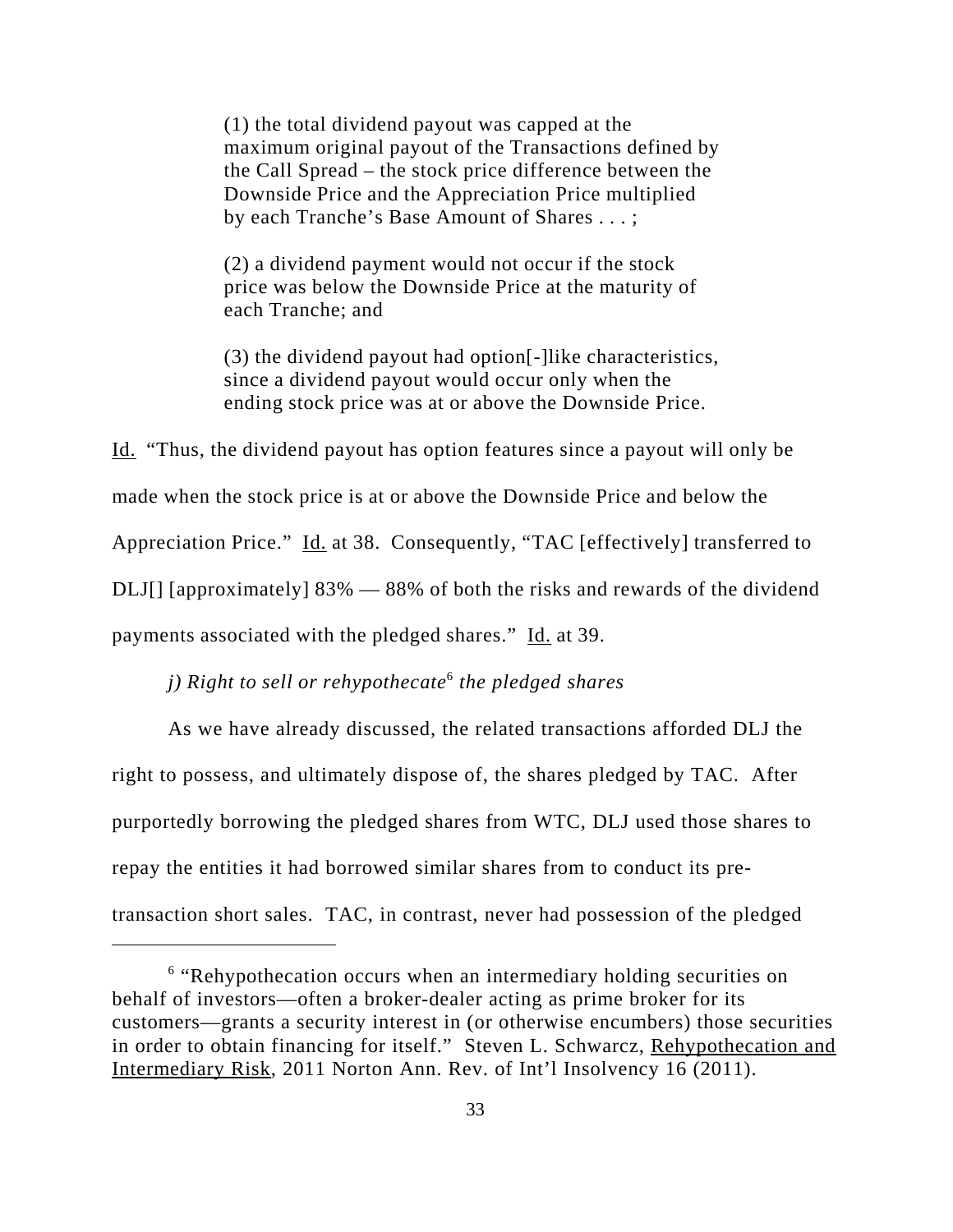shares, let alone the right to sell or otherwise use them, during the life of the transactions, except for the two instances in which TAC recalled some pledged shares in an attempt to convince the IRS and the Tax Court that the stock transactions at issue were still open and no closed sales had occurred.

## *k) Conclusion*

Considering all of these factors together, we agree with the Tax Court that the transactions should be treated under the IRC as current sales of TAC's shares to DLJ. Not only did DLJ effectively obtain and dispose of the actual shares pledged by TAC, TAC received significant value for those shares and simultaneously lost nearly all of the incidents of ownership of those shares.

#### *Revenue Ruling 2003-7*

Petitioners contend, as they did in the Tax Court, that their case is "substantially identical to the contract in Rev[enue] Rul[ing] 2003-7," and that, consequently, the transactions at issue should not be treated as current sales of TAC's shares to DLJ. Like the Tax Court, however, we conclude that the underlying facts of this case are distinguishable from those described in Revenue Ruling 2003-7.

Revenue Ruling 2003-7 was based upon the following factual scenario:

An individual ("Shareholder") held shares of common stock in Y corporation, which is publicly traded. Shareholder's basis in the shares of Y corporation is less than \$20 per share. On September 15, 2002 (the "Execution Date"), Shareholder entered into an arm's length agreement (the "Agreement") with Investment Bank, at which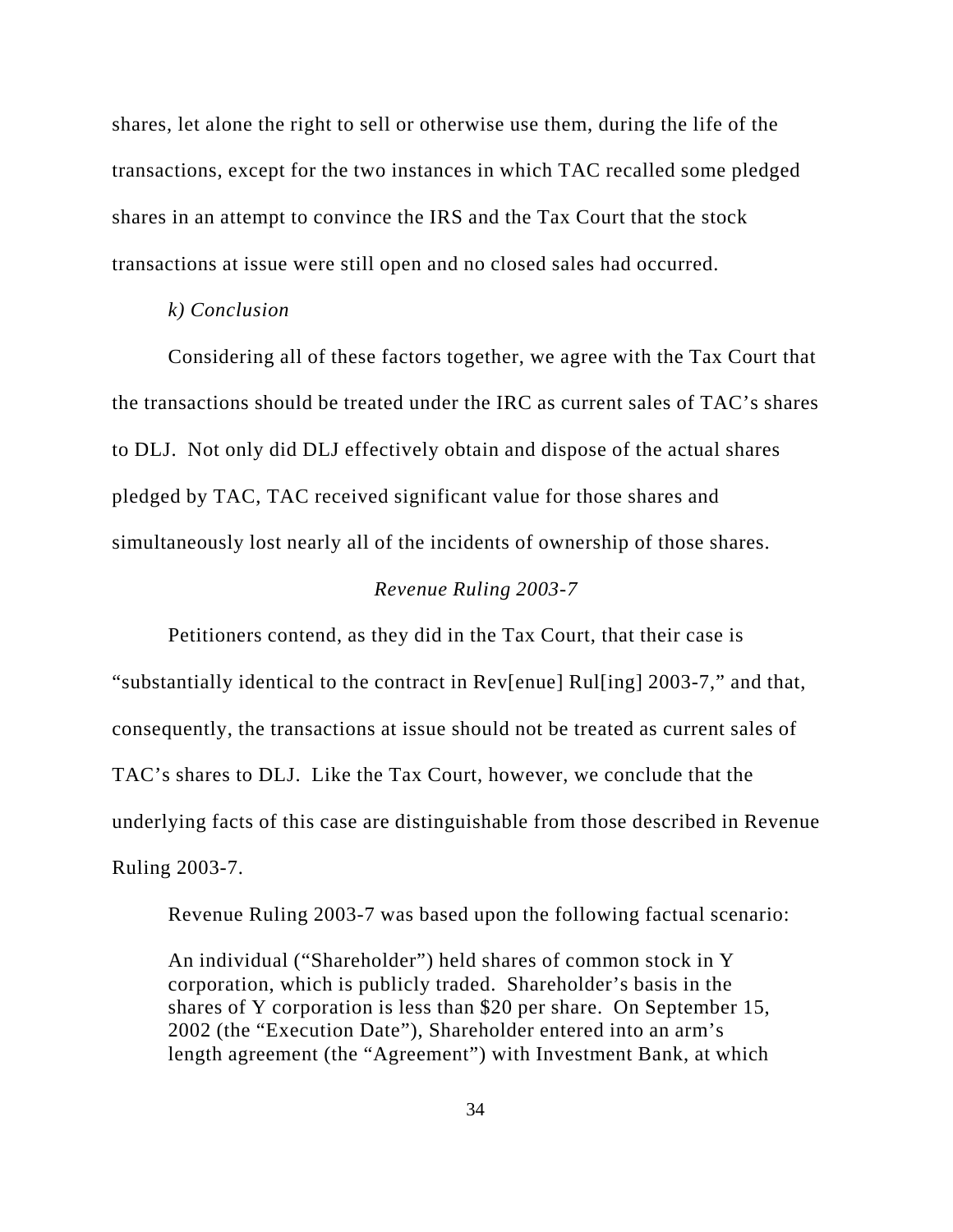time a share of common stock in Y corporation had a fair market value of \$20. Shareholder received \$z of cash upon execution of the Agreement. In return, Shareholder became obligated to deliver to Investment Bank on September 15, 2005 (the "Exchange Date"), a number of shares of common stock of Y corporation to be determined by a formula. Under the formula, if the market price of a share of Y corporation common stock is less than \$20 on the Exchange Date, Investment Bank will receive 100 shares of common stock. If the market price of a share is at least \$20 and no more than \$25 on the Exchange Date, Investment Bank will receive a number of shares having a total market value equal to \$2000. If the market price of a share exceeds \$25 on the Exchange Date, Investment Bank will receive 80 shares of common stock. In addition, Shareholder has the right to deliver to Investment Bank on the Exchange Date cash equal to the value of the common stock that Shareholder would otherwise be required to deliver under the formula.

In order to secure Shareholder's obligations under the Agreement, Shareholder pledged to Investment Bank on the Execution Date 100 shares (that is, the maximum number of shares that Shareholder could be required to deliver under the Agreement). Shareholder effected this pledge by transferring the shares in trust to a third-party trustee, unrelated to Investment Bank. Under the declaration of trust, Shareholder retained the right to vote the pledged shares and to receive dividends.

Under the Agreement, Shareholder had the unrestricted legal right to deliver the pledged shares, cash, or shares other than the pledged shares to satisfy its obligation under the Agreement. Shareholder is not otherwise economically compelled to deliver the pledged shares. At the time Shareholder and Investment Bank entered into the Agreement, however, Shareholder intended to deliver the pledged shares to Investment Bank on the Exchange Date in order to satisfy Shareholder's obligations under the Agreement.

#### 2003 WL 124818.

The Internal Revenue Service, based upon these stated facts, held as

follows: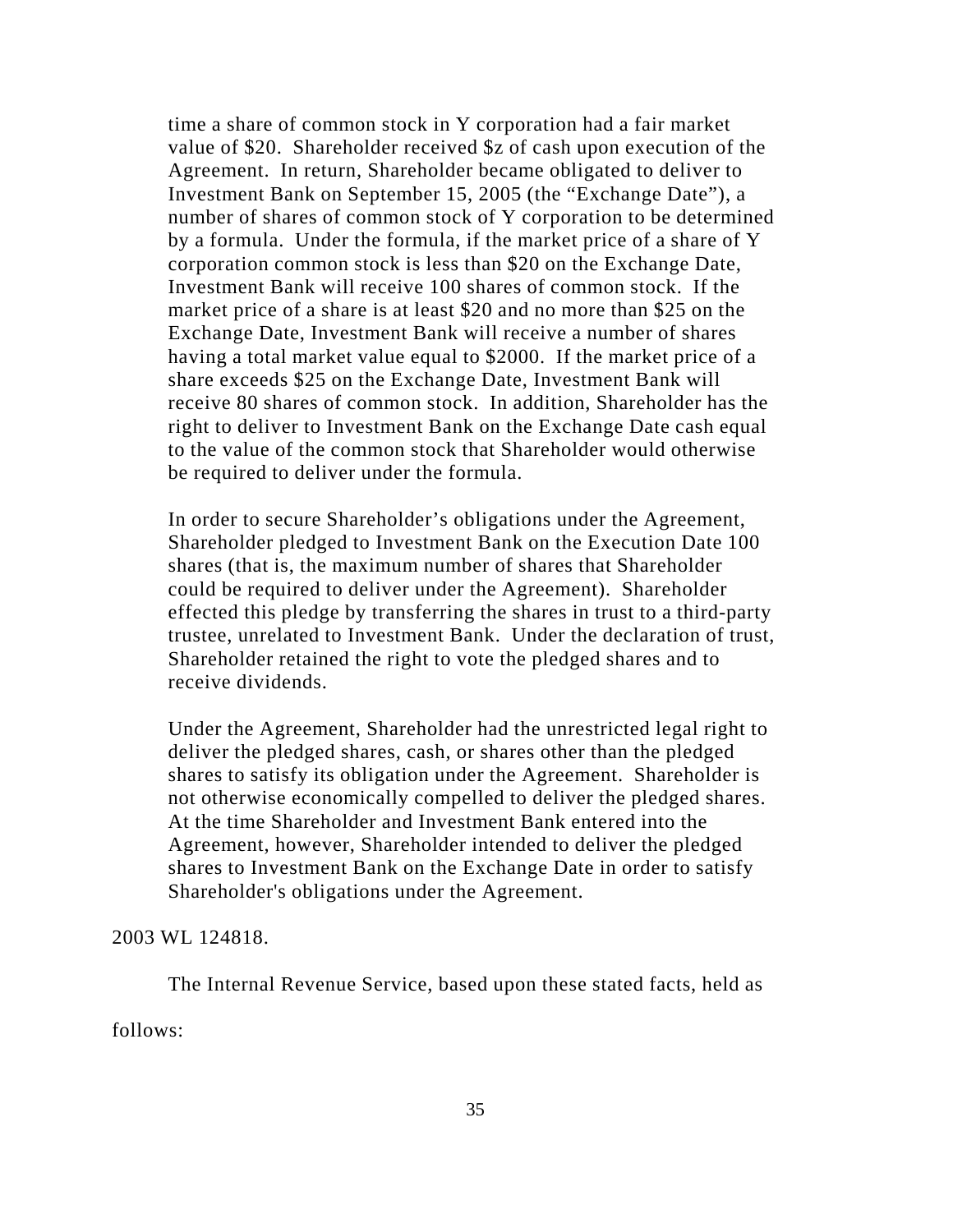Shareholder has neither sold stock currently nor caused a constructive sale of stock if Shareholder receives a fixed amount of cash, simultaneously enters into an agreement to deliver on a future date a number of shares of common stock that varies significantly depending on the value of the shares on the delivery date, pledges the maximum number of shares for which delivery could be required under the agreement, retains an unrestricted legal right to substitute cash or other shares for the pledged shares, and is not economically compelled to deliver the pledged shares.

#### Id.

Although petitioners concede that Revenue Ruling 2003-7 "did not discuss a borrowing of pledged shares," they assert that the borrowing that occurred in this case was irrelevant because "neither [the] borrowings nor returns of pledged shares ever deprived TAC of its 'unrestricted right' to settle the Forward Contracts at Maturity with 'cash or other shares.'" Pet. Reply Br. at 10.

The problem with petitioners' reliance on Revenue Ruling 2003-7 is that the transactions at issue in this case, considered as a whole, are different from the entirety of the transactions at issue in Revenue Ruling 2003-7. Whereas the circumstances underlying Revenue Ruling 2003-7 involved only a VPFC, in the instant case the parties entered into a series of related transactions that included not only a VPFC, but also the MSPA and the Share-Lending Agreements. The result of these related transactions was that DLJ obtained possession, and most of the incidents of ownership, of TAC's pledged shares. TAC, in turn, obtained cash payments and an elimination of any risk of loss in the pledged stock's value at the end of the term of the transactions. Thus, we conclude that petitioners' reliance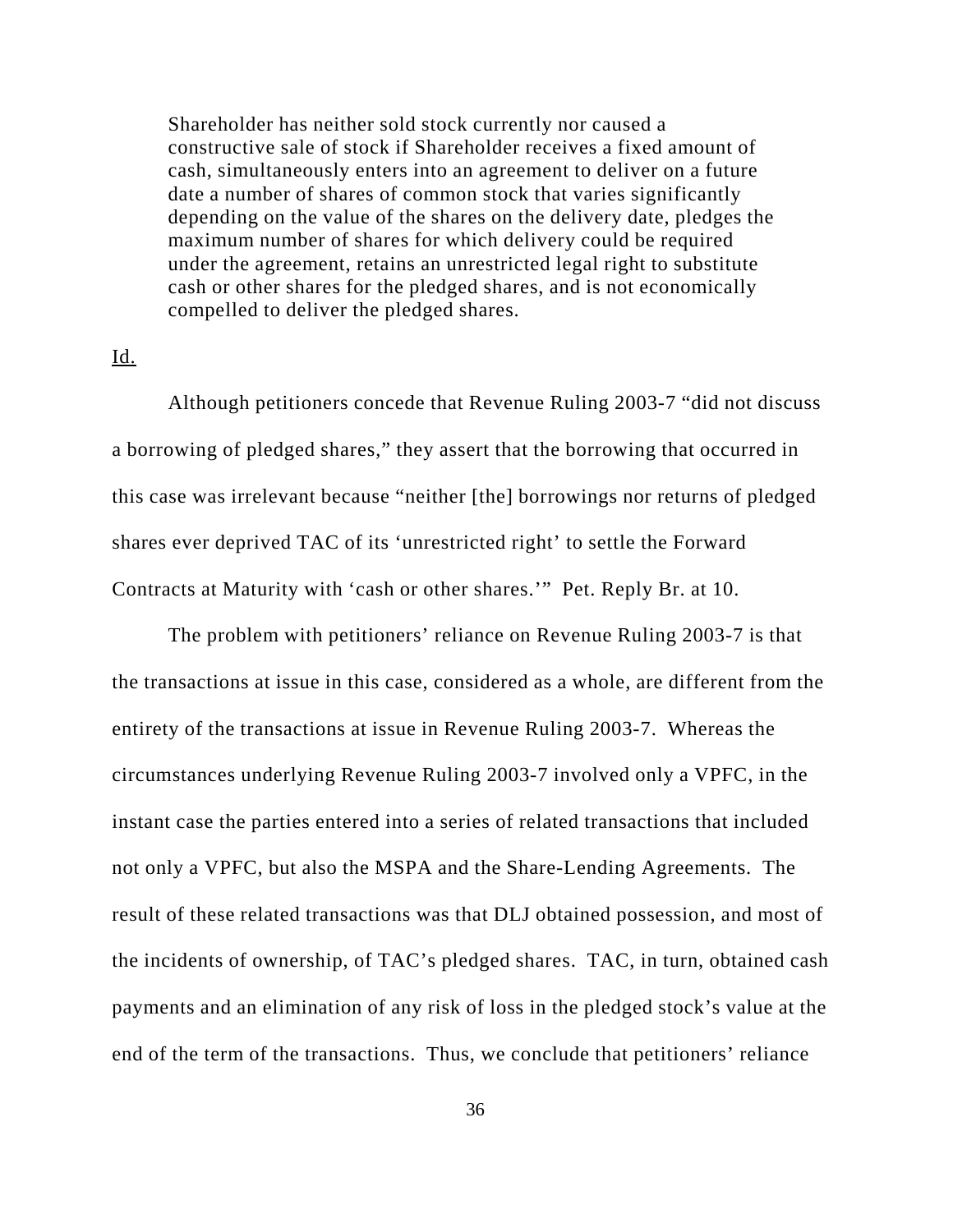on Revenue Ruling 2003-7 is misplaced.

## *The "safe harbor" of IRC § 1058*

Petitioners also argue that the transactions at issue are protected from

immediate taxation (i.e., being treated as current sales) by what they describe as

the "safe harbor" outlined in IRC § 1058. We conclude, however, that petitioners

are wrong on this point.

Section 1058 provides as follows:

(a) **General Rule.**–In the case of a taxpayer who transfers securities (as defined in section  $1236(c)$ ) pursuant to an agreement which meets the requirements of subsection (b), no gain or loss shall be recognized on the exchange of such securities by the taxpayer for an obligation under such agreement, or on the exchange of rights under such agreement by that taxpayer for securities identical to the securities transferred by that taxpayer.

(b) **Agreement requirements.**–In order to meet the requirements of this subsection, an agreement shall–

(1) provide for the return to the transferor of securities identical to the securities transferred;

(2) require that payments shall be made to the transferor of amounts equivalent to all interest, dividends, and other distributions which the owner of the securities is entitled to receive during the period beginning with the transfer of the securities by the transferor and ending with the transfer of identical securities back to the transferor;

(3) not reduce the risk of loss or opportunity for gain of the transferor of the securities in the securities transferred; and (4) meet such other requirements as the Secretary may by regulation prescribe.

(c) **Basis.**–Property acquired by a taxpayer described in subsection (a), in a transaction described in that subsection, shall have the same basis as the property transferred by that taxpayer.